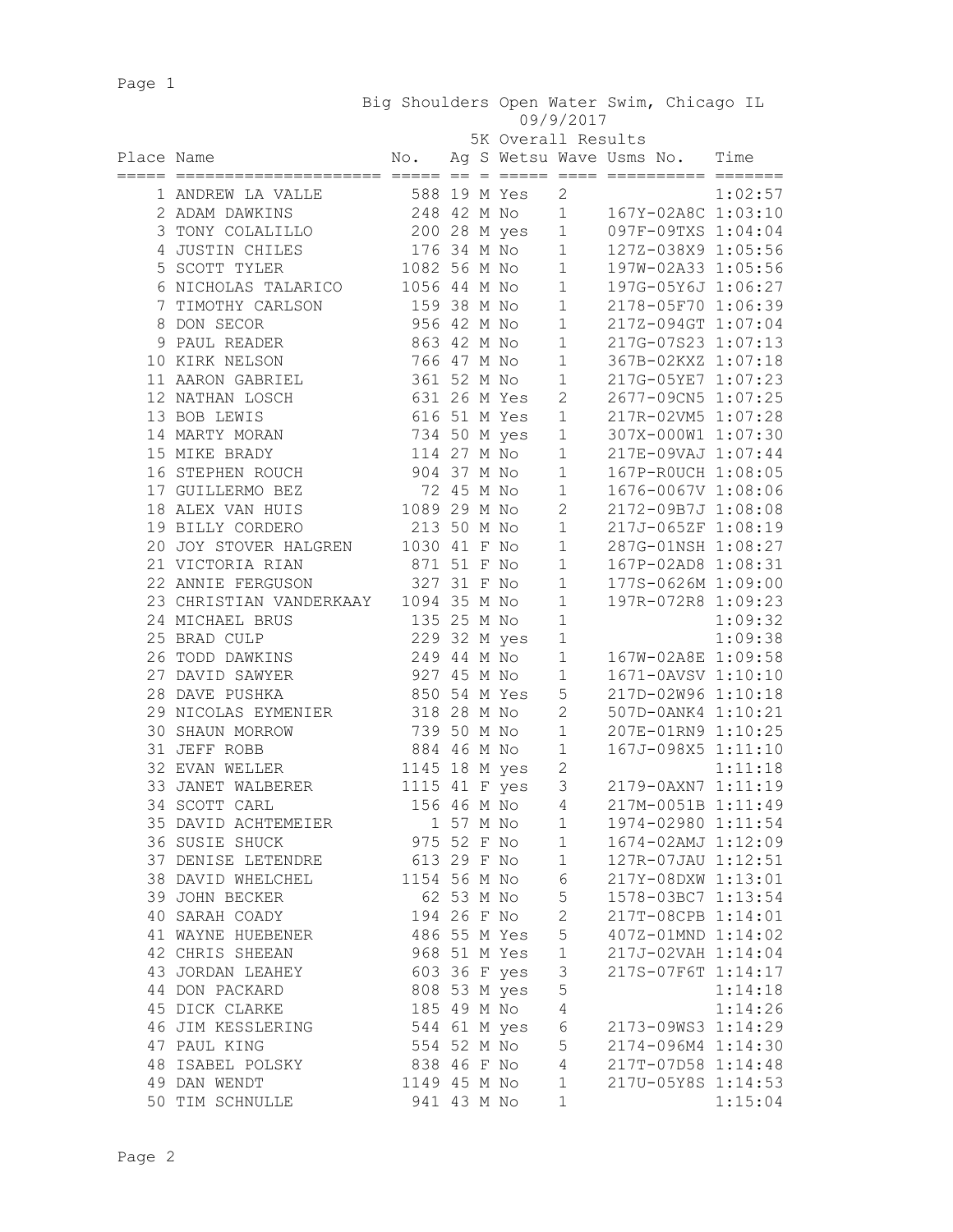| 5K Overall Results |  |
|--------------------|--|
|                    |  |

|            |                                   |               |  |  |               | 5K Overall Results |                               |         |
|------------|-----------------------------------|---------------|--|--|---------------|--------------------|-------------------------------|---------|
| Place Name |                                   | No.           |  |  |               |                    | Ag S Wetsu Wave Usms No. Time |         |
|            | 51 BILL LEE                       |               |  |  | 605 61 M yes  | 6                  | 217S-05YJM 1:15:07            |         |
|            | 52 MOLLY EVANS                    |               |  |  | 316 28 F No   | $\overline{2}$     | 2173-09TK0 1:15:19            |         |
|            | 53 FRANZ SZYMANSKI                |               |  |  | 1052 59 M No  | $6\,$              | 1070-037GN 1:15:19            |         |
|            | 54 SHAWN SANTO                    | 923 29 M No   |  |  |               | $\overline{2}$     |                               | 1:15:34 |
|            | 55 BUD MATHIEU                    | 666 60 M No   |  |  |               | $6\,$              | 2175-02VKT 1:15:35            |         |
|            | 56 DANIELLE NESTOR                |               |  |  | 769 23 F yes  | $\mathbf{2}$       | 1972-0AUN4 1:15:37            |         |
|            | 57 ANDREW WALBERER                | 1114 45 M No  |  |  |               | $\overline{4}$     | 2171-005XM 1:15:57            |         |
|            | 58 LAURA ANSILIO                  |               |  |  | 24 30 F yes   | $\mathbf{2}$       |                               | 1:16:02 |
|            | 59 ERIN WELLER                    | 1144 53 F yes |  |  |               | 5                  |                               | 1:16:14 |
|            | 60 JEFFREY CASHMAN                | 169 54 M No   |  |  |               | 5                  | 457J-04EBN 1:16:17            |         |
|            | 61 ASHLEY BOLIN                   | 94 27 F No    |  |  |               | $\overline{c}$     | 2079-0APY7 1:16:32            |         |
|            | 62 RAYMOND FRECH                  | 356 45 M Yes  |  |  |               | 4                  | 217Z-0AN60 1:16:40            |         |
|            | 63 RYAN OTOOLE                    | 804 23 M No   |  |  |               | $1\,$              | 217V-0AUND 1:16:42            |         |
|            | 64 BOB VEAR                       | 1099 55 M No  |  |  |               | 5                  | 217E-05GP2 1:16:43            |         |
|            | 65 ADAM VAN HUIS                  | 1088 27 M No  |  |  |               | $\overline{2}$     | 217X-0AU6B 1:16:43            |         |
|            | 66 PATRICK MC KEEVER              | 673 50 M No   |  |  |               | 5                  | 2175-02V8F 1:16:48            |         |
|            | 67 MEGHAN WALSH                   |               |  |  | 1123 32 F yes | $\overline{c}$     | 2076-08AGF 1:16:51            |         |
|            | 68 JAY ZAWACKI                    | 1188 39 M No  |  |  |               | 3                  |                               | 1:16:54 |
|            | 69 JONES                          | 1197          |  |  |               | 3                  |                               | 1:16:57 |
|            | 70 JAMES SWITZER III              |               |  |  | 1050 43 M Yes | 3                  | 2070-0966P 1:16:58            |         |
|            | 71 DANE SOBEK                     | 999 47 M No   |  |  |               | 4                  | 317Z-06CDD 1:17:03            |         |
|            | 72 JUSTIN SAWRAN                  | 926 25 M No   |  |  |               | $\overline{c}$     |                               | 1:17:05 |
|            | 73 NICHOLAS HOBSON                | 465 36 M No   |  |  |               | $\mathsf 3$        | 1973-09KMU 1:17:15            |         |
|            | 74 CHRISTOPHER SIKICH 979 39 M No |               |  |  |               | 3                  | 167Y-02AWG 1:17:25            |         |
|            | 75 BRUCE HOPSON                   | 477 51 M No   |  |  |               | $\mathbf{1}$       | 2272-01ND0 1:17:32            |         |
|            | 76 JOHN AKALAITIS                 |               |  |  | 3 44 M yes    | $\overline{4}$     | 217S-06M31 1:17:55            |         |
|            | 77 DARBI ROBERTS                  | 887 33 F No   |  |  |               | $\mathbf 1$        | 0675-0A6GE 1:17:57            |         |
|            | 78 ADAM MAGEE                     | 644 31 M No   |  |  |               | 2                  | 2173-070D3 1:17:57            |         |
|            | 79 KATE GRECO                     | 404 31 F No   |  |  |               | $\mathbf{2}$       | 2170-09TS3 1:18:00            |         |
|            | 80 ROSS VIMR                      | 1103 31 M No  |  |  |               | $1\,$              |                               | 1:18:01 |
|            | 81 STEVE LENTZ                    | 610 60 M No   |  |  |               | 6                  | 407F-01MJH 1:18:03            |         |
|            | 82 MARK BOOTH                     |               |  |  | 96 58 M yes   | 6                  | 2173-006GT 1:18:04            |         |
|            | 83 MELISSA KERKER                 | 538 52 F No   |  |  |               | 5                  | 167W-02A9G 1:18:09            |         |
|            | 84 LAUREN JENSEN                  |               |  |  | 508 50 F yes  | 5                  | 2073-01RDR 1:18:09            |         |
|            | 85 LOU ANN DIXON                  | 276 50 F No   |  |  |               | 1                  | 197J-02AXP 1:18:14            |         |
|            | 86 AMARA RIVERA                   | 881 30 F No   |  |  |               | 2                  | 127M-06G7U 1:18:22            |         |
|            | 87 GEORGE FOGEL                   | 346 46 M No   |  |  |               | 4                  | 217S-02UCE 1:18:25            |         |
|            | 88 JULIE MAY                      | 670 50 F No   |  |  |               | 5                  | 417Y-06T3A 1:18:32            |         |
|            | 89 AMY PARR                       |               |  |  | 815 31 F Yes  | $\mathbf 2$        | 2173-07YF6 1:18:41            |         |
|            | 90 SHARESSA GUTIERREZ             | 420 37 F No   |  |  |               | 3                  | 2974-06ADK 1:18:50            |         |
|            | 91 KENNETH PUTMAN                 | 852 27 M No   |  |  |               | $\overline{c}$     |                               | 1:18:54 |
|            | 92 KIP MERCER                     | 707 52 M No   |  |  |               | $\mathbf{1}$       | 197R-07400 1:18:55            |         |
|            | 93 BETSY MULLINS                  | 744 43 F No   |  |  |               | 3                  | 1573-06CBM 1:18:56            |         |
|            | 94 MATT COWALL                    | 219 46 M No   |  |  |               | 4                  | 1976-095MA 1:19:05            |         |
|            | 95 ERIC SOMMER                    | 1005 45 M Yes |  |  |               | $\overline{4}$     |                               | 1:19:07 |
|            | 96 KURT LUNDGREN                  | 637 49 M No   |  |  |               | $\overline{4}$     | 2179-02UP1 1:19:11            |         |
|            | 97 PAUL MORAN                     | 735 55 M No   |  |  |               | 5                  | 217M-02UGR 1:19:15            |         |
|            | 98 MELISSA ANDREWS                |               |  |  | 23 35 F yes   | 3                  | 217Z-04TGZ 1:19:35            |         |
|            | 99 THOMAS VOGEL                   | 1106 58 M No  |  |  |               | $\epsilon$         | 167N-0AAZ3 1:19:43            |         |
|            | 100 MARK NELSON                   | 767 39 M No   |  |  |               | 3                  | 217U-0AZ4U 1:19:48            |         |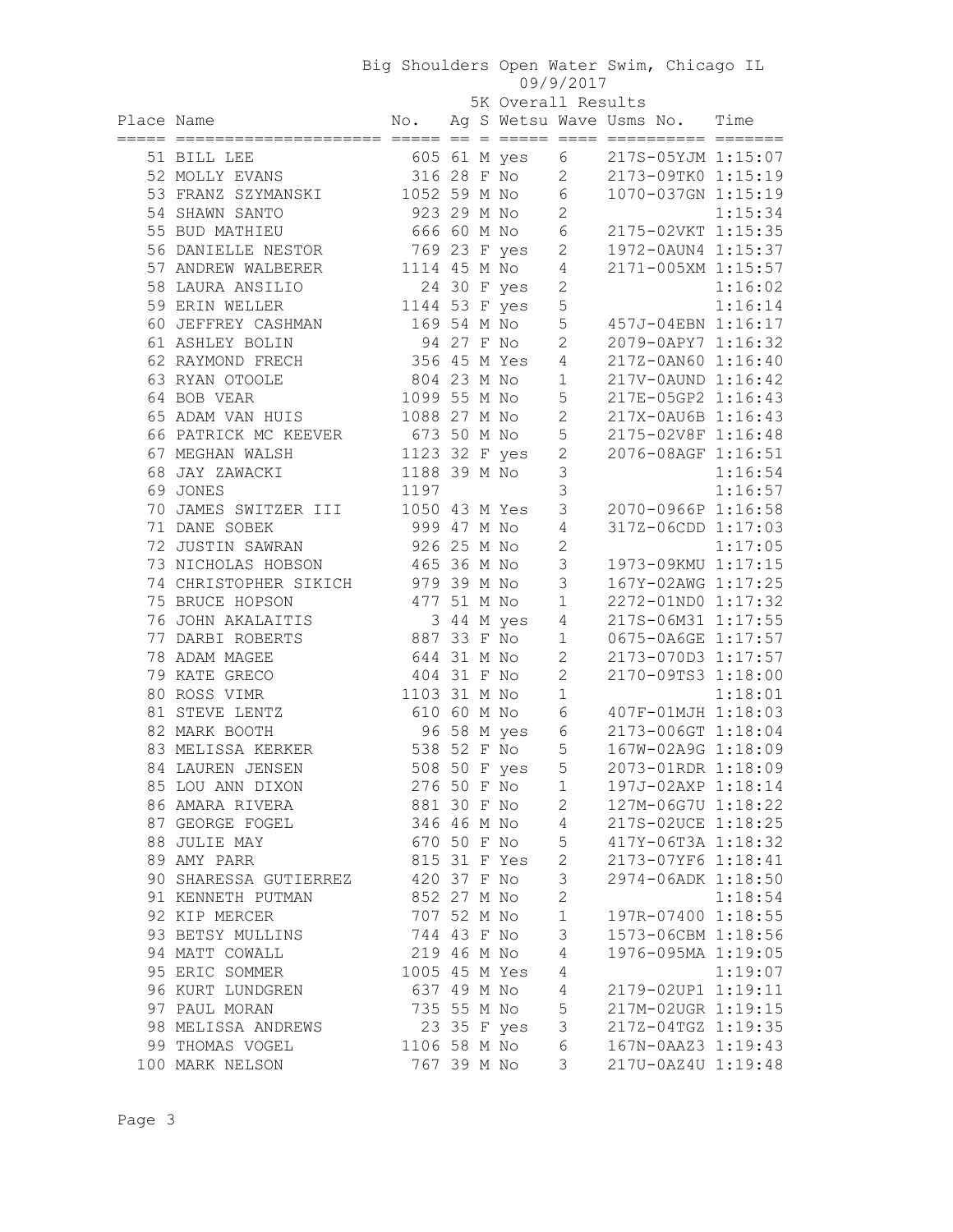| No. Ag S Wetsu Wave Usms No. Time<br>Place Name<br>$102$ MITCHELL BEMRICH<br>$103$ PAUL TZUR<br>$104$ POUC PETITION<br>$104$ POUC PETITION<br>$104$ POUC PETITION<br>104 DOUG BELKIN<br>63 49 M yes 4<br>1:19:58<br>1182 47 M Yes 1<br>217H-037AR 1:19:59<br>105 MICHAEL YOCH<br>540 51 M yes 5<br>106 MICHAEL KERN<br>1671-05F94 1:20:03<br>1134 45 M No<br>107 SAM WEHRS<br>$\overline{4}$<br>1:20:05<br>171 57 M No<br>$\sqrt{6}$<br>167U-02B0R 1:20:05<br>108 KENNETH CATELLIER<br>583 39 M yes 3<br>217N-05YE2 1:20:32<br>109 CHAD KRUSE<br>1035 36 M No<br>3<br>2176-07HEP 1:20:33<br>110 BRICE STRICKLAND<br>111 LARRY MARSHALL<br>658 66 M yes 6<br>197D-05RJA 1:20:34<br>770 39 M No<br>112 EDUARDO NEVADO<br>$\mathcal{S}$<br>257N-001K4 1:20:42<br>113 GLENN STEIGBIGEL 1019 44 M Yes<br>1:20:43<br>4<br>067Y-02ZSV 1:20:47<br>114 JAMES DAMRON<br>239 48 M No<br>4<br>115 WILLIAM CASEY MCGRATH 691 45 M yes 4<br>307S-09TPH 1:20:47<br>951 43 M No<br>116 CHAD SCOTT<br>$\mathfrak{Z}$<br>217P-06MYY 1:20:53<br>410 43 F No 3<br>227Z-0020W 1:20:55<br>117 KRISTEN GROSS<br>$\sqrt{6}$<br>824 56 M No<br>1:20:56<br>118 RAY PERISIN<br>0873-021YF 1:21:08<br>1025 64 M yes<br>119 CRAIG STEVENS<br>6<br>413 45 M No<br>217C-06JX8 1:21:11<br>120 KEVIN GROTKE<br>4<br>$\mathsf 3$<br>121 MICHAEL MARKOWSKI 654 43 M Yes<br>1:21:27<br>$\mathfrak{Z}$<br>2172-092PA 1:21:33<br>201 43 M No<br>122 BRENT COLE<br>5<br>32 50 F No<br>0773-01YYE 1:21:45<br>123 LYNN ASCIONE<br>1010 62 M No<br>$\sqrt{6}$<br>124 MARK SPRATT<br>1676-02AMM 1:21:47<br>174 45 F No<br>$\sqrt{4}$<br>217M-02UKU 1:21:53<br>125 CANDACE CHAM<br>860 23 F No<br>$\mathbf{2}$<br>217Y-0ARD4 1:22:00<br>126 OLIVIA RATH<br>45 47 M No<br>$\overline{4}$<br>1:22:01<br>127 BARGE BARGWELL<br>2171-06FVD 1:22:05<br>360 39 F yes<br>$\mathfrak{Z}$<br>128 LAURA FRONAPFEL<br>3<br>129 RAMIRO GUZMAN<br>422 42 M No<br>2174-0AVT7 1:22:12<br>130 DAN ISRAELITE<br>497 45 M Yes<br>$\sqrt{4}$<br>1:22:14<br>$\epsilon$<br>161 64 M No<br>217F-02UVX 1:22:20<br>131 TOM CARPENTER<br>712 36 M Yes 3<br>2172-0AVP2 1:22:22<br>132 MARCUS MEYER<br>6<br>1126 59 F Yes<br>4171-01WAH 1:22:27<br>133 MIMI WARD<br>$6\,$<br>134 LEE FRANCIS<br>352 56 M No<br>2172-06850 1:22:29<br>3<br>33 43 M No<br>135 NATHAN AYDELOTT<br>1:22:31<br>217M-06KKP 1:22:44<br>136 BRIAN KEATING<br>532 45 M Yes<br>4<br>442 45 M No<br>2175-02X6B 1:22:48<br>137 ANDREW HARTMAN<br>4<br>5<br>138 JOHN COSTELLO<br>216 51 M Yes<br>217S-07KNM 1:22:51<br>77 44 M No<br>139 STEPHEN BIRD<br>$\overline{4}$<br>407H-09T70 1:22:52<br>5<br>74 50 F No<br>140 LESLIE BIEGLER-CIACCI<br>2179-0A2JC 1:22:53<br>$\mathsf 3$<br>141 LINDSAY RICHARDSON<br>874 37 F No<br>197H-0846Y 1:23:02<br>$\mathbf{2}$<br>142 HOLLY MORAN<br>733 26 F No<br>1:23:02<br>5<br>1092 54 M No<br>143 STEVE VANDER SLUIS<br>207G-0AVRB 1:23:21<br>$\epsilon$<br>912 58 M No<br>144 KRIS RUTFORD<br>297N-04D4J 1:23:29<br>$\sqrt{4}$<br>737 45 M No<br>145 JOHN MORRISON<br>2172-02VY1 1:23:35<br>5<br>195 52 M No<br>146 STEPHEN COFFEY<br>1:23:36<br>$\overline{4}$<br>1072 48 M No<br>147 MARCO TONELLI<br>207J-09TJK 1:23:37<br>$\sqrt{2}$<br>363 31 M yes<br>148 ERIC GABRIEL<br>1:23:38<br>$\mathbf{2}$<br>261 28 M No<br>149 CHRIS DEPTULA<br>197H-07JG8 1:23:43<br>746 26 F yes<br>2<br>150 JANE MUNRO<br>1:23:45 |  | 5K Overall Results |  |  |  |
|-----------------------------------------------------------------------------------------------------------------------------------------------------------------------------------------------------------------------------------------------------------------------------------------------------------------------------------------------------------------------------------------------------------------------------------------------------------------------------------------------------------------------------------------------------------------------------------------------------------------------------------------------------------------------------------------------------------------------------------------------------------------------------------------------------------------------------------------------------------------------------------------------------------------------------------------------------------------------------------------------------------------------------------------------------------------------------------------------------------------------------------------------------------------------------------------------------------------------------------------------------------------------------------------------------------------------------------------------------------------------------------------------------------------------------------------------------------------------------------------------------------------------------------------------------------------------------------------------------------------------------------------------------------------------------------------------------------------------------------------------------------------------------------------------------------------------------------------------------------------------------------------------------------------------------------------------------------------------------------------------------------------------------------------------------------------------------------------------------------------------------------------------------------------------------------------------------------------------------------------------------------------------------------------------------------------------------------------------------------------------------------------------------------------------------------------------------------------------------------------------------------------------------------------------------------------------------------------------------------------------------------------------------------------------------------------------------------------------------------------------------------------------------------------------------------------------------------------------------------------------------------------------------------------------------------------------------------------------------------------------------------------------------------------------------------------------------------------------------------------------------------------------------------------------------------------------------------------------------------------------------------------------------------------------------------------------------------------------------------|--|--------------------|--|--|--|
|                                                                                                                                                                                                                                                                                                                                                                                                                                                                                                                                                                                                                                                                                                                                                                                                                                                                                                                                                                                                                                                                                                                                                                                                                                                                                                                                                                                                                                                                                                                                                                                                                                                                                                                                                                                                                                                                                                                                                                                                                                                                                                                                                                                                                                                                                                                                                                                                                                                                                                                                                                                                                                                                                                                                                                                                                                                                                                                                                                                                                                                                                                                                                                                                                                                                                                                                                           |  |                    |  |  |  |
|                                                                                                                                                                                                                                                                                                                                                                                                                                                                                                                                                                                                                                                                                                                                                                                                                                                                                                                                                                                                                                                                                                                                                                                                                                                                                                                                                                                                                                                                                                                                                                                                                                                                                                                                                                                                                                                                                                                                                                                                                                                                                                                                                                                                                                                                                                                                                                                                                                                                                                                                                                                                                                                                                                                                                                                                                                                                                                                                                                                                                                                                                                                                                                                                                                                                                                                                                           |  |                    |  |  |  |
|                                                                                                                                                                                                                                                                                                                                                                                                                                                                                                                                                                                                                                                                                                                                                                                                                                                                                                                                                                                                                                                                                                                                                                                                                                                                                                                                                                                                                                                                                                                                                                                                                                                                                                                                                                                                                                                                                                                                                                                                                                                                                                                                                                                                                                                                                                                                                                                                                                                                                                                                                                                                                                                                                                                                                                                                                                                                                                                                                                                                                                                                                                                                                                                                                                                                                                                                                           |  |                    |  |  |  |
|                                                                                                                                                                                                                                                                                                                                                                                                                                                                                                                                                                                                                                                                                                                                                                                                                                                                                                                                                                                                                                                                                                                                                                                                                                                                                                                                                                                                                                                                                                                                                                                                                                                                                                                                                                                                                                                                                                                                                                                                                                                                                                                                                                                                                                                                                                                                                                                                                                                                                                                                                                                                                                                                                                                                                                                                                                                                                                                                                                                                                                                                                                                                                                                                                                                                                                                                                           |  |                    |  |  |  |
|                                                                                                                                                                                                                                                                                                                                                                                                                                                                                                                                                                                                                                                                                                                                                                                                                                                                                                                                                                                                                                                                                                                                                                                                                                                                                                                                                                                                                                                                                                                                                                                                                                                                                                                                                                                                                                                                                                                                                                                                                                                                                                                                                                                                                                                                                                                                                                                                                                                                                                                                                                                                                                                                                                                                                                                                                                                                                                                                                                                                                                                                                                                                                                                                                                                                                                                                                           |  |                    |  |  |  |
|                                                                                                                                                                                                                                                                                                                                                                                                                                                                                                                                                                                                                                                                                                                                                                                                                                                                                                                                                                                                                                                                                                                                                                                                                                                                                                                                                                                                                                                                                                                                                                                                                                                                                                                                                                                                                                                                                                                                                                                                                                                                                                                                                                                                                                                                                                                                                                                                                                                                                                                                                                                                                                                                                                                                                                                                                                                                                                                                                                                                                                                                                                                                                                                                                                                                                                                                                           |  |                    |  |  |  |
|                                                                                                                                                                                                                                                                                                                                                                                                                                                                                                                                                                                                                                                                                                                                                                                                                                                                                                                                                                                                                                                                                                                                                                                                                                                                                                                                                                                                                                                                                                                                                                                                                                                                                                                                                                                                                                                                                                                                                                                                                                                                                                                                                                                                                                                                                                                                                                                                                                                                                                                                                                                                                                                                                                                                                                                                                                                                                                                                                                                                                                                                                                                                                                                                                                                                                                                                                           |  |                    |  |  |  |
|                                                                                                                                                                                                                                                                                                                                                                                                                                                                                                                                                                                                                                                                                                                                                                                                                                                                                                                                                                                                                                                                                                                                                                                                                                                                                                                                                                                                                                                                                                                                                                                                                                                                                                                                                                                                                                                                                                                                                                                                                                                                                                                                                                                                                                                                                                                                                                                                                                                                                                                                                                                                                                                                                                                                                                                                                                                                                                                                                                                                                                                                                                                                                                                                                                                                                                                                                           |  |                    |  |  |  |
|                                                                                                                                                                                                                                                                                                                                                                                                                                                                                                                                                                                                                                                                                                                                                                                                                                                                                                                                                                                                                                                                                                                                                                                                                                                                                                                                                                                                                                                                                                                                                                                                                                                                                                                                                                                                                                                                                                                                                                                                                                                                                                                                                                                                                                                                                                                                                                                                                                                                                                                                                                                                                                                                                                                                                                                                                                                                                                                                                                                                                                                                                                                                                                                                                                                                                                                                                           |  |                    |  |  |  |
|                                                                                                                                                                                                                                                                                                                                                                                                                                                                                                                                                                                                                                                                                                                                                                                                                                                                                                                                                                                                                                                                                                                                                                                                                                                                                                                                                                                                                                                                                                                                                                                                                                                                                                                                                                                                                                                                                                                                                                                                                                                                                                                                                                                                                                                                                                                                                                                                                                                                                                                                                                                                                                                                                                                                                                                                                                                                                                                                                                                                                                                                                                                                                                                                                                                                                                                                                           |  |                    |  |  |  |
|                                                                                                                                                                                                                                                                                                                                                                                                                                                                                                                                                                                                                                                                                                                                                                                                                                                                                                                                                                                                                                                                                                                                                                                                                                                                                                                                                                                                                                                                                                                                                                                                                                                                                                                                                                                                                                                                                                                                                                                                                                                                                                                                                                                                                                                                                                                                                                                                                                                                                                                                                                                                                                                                                                                                                                                                                                                                                                                                                                                                                                                                                                                                                                                                                                                                                                                                                           |  |                    |  |  |  |
|                                                                                                                                                                                                                                                                                                                                                                                                                                                                                                                                                                                                                                                                                                                                                                                                                                                                                                                                                                                                                                                                                                                                                                                                                                                                                                                                                                                                                                                                                                                                                                                                                                                                                                                                                                                                                                                                                                                                                                                                                                                                                                                                                                                                                                                                                                                                                                                                                                                                                                                                                                                                                                                                                                                                                                                                                                                                                                                                                                                                                                                                                                                                                                                                                                                                                                                                                           |  |                    |  |  |  |
|                                                                                                                                                                                                                                                                                                                                                                                                                                                                                                                                                                                                                                                                                                                                                                                                                                                                                                                                                                                                                                                                                                                                                                                                                                                                                                                                                                                                                                                                                                                                                                                                                                                                                                                                                                                                                                                                                                                                                                                                                                                                                                                                                                                                                                                                                                                                                                                                                                                                                                                                                                                                                                                                                                                                                                                                                                                                                                                                                                                                                                                                                                                                                                                                                                                                                                                                                           |  |                    |  |  |  |
|                                                                                                                                                                                                                                                                                                                                                                                                                                                                                                                                                                                                                                                                                                                                                                                                                                                                                                                                                                                                                                                                                                                                                                                                                                                                                                                                                                                                                                                                                                                                                                                                                                                                                                                                                                                                                                                                                                                                                                                                                                                                                                                                                                                                                                                                                                                                                                                                                                                                                                                                                                                                                                                                                                                                                                                                                                                                                                                                                                                                                                                                                                                                                                                                                                                                                                                                                           |  |                    |  |  |  |
|                                                                                                                                                                                                                                                                                                                                                                                                                                                                                                                                                                                                                                                                                                                                                                                                                                                                                                                                                                                                                                                                                                                                                                                                                                                                                                                                                                                                                                                                                                                                                                                                                                                                                                                                                                                                                                                                                                                                                                                                                                                                                                                                                                                                                                                                                                                                                                                                                                                                                                                                                                                                                                                                                                                                                                                                                                                                                                                                                                                                                                                                                                                                                                                                                                                                                                                                                           |  |                    |  |  |  |
|                                                                                                                                                                                                                                                                                                                                                                                                                                                                                                                                                                                                                                                                                                                                                                                                                                                                                                                                                                                                                                                                                                                                                                                                                                                                                                                                                                                                                                                                                                                                                                                                                                                                                                                                                                                                                                                                                                                                                                                                                                                                                                                                                                                                                                                                                                                                                                                                                                                                                                                                                                                                                                                                                                                                                                                                                                                                                                                                                                                                                                                                                                                                                                                                                                                                                                                                                           |  |                    |  |  |  |
|                                                                                                                                                                                                                                                                                                                                                                                                                                                                                                                                                                                                                                                                                                                                                                                                                                                                                                                                                                                                                                                                                                                                                                                                                                                                                                                                                                                                                                                                                                                                                                                                                                                                                                                                                                                                                                                                                                                                                                                                                                                                                                                                                                                                                                                                                                                                                                                                                                                                                                                                                                                                                                                                                                                                                                                                                                                                                                                                                                                                                                                                                                                                                                                                                                                                                                                                                           |  |                    |  |  |  |
|                                                                                                                                                                                                                                                                                                                                                                                                                                                                                                                                                                                                                                                                                                                                                                                                                                                                                                                                                                                                                                                                                                                                                                                                                                                                                                                                                                                                                                                                                                                                                                                                                                                                                                                                                                                                                                                                                                                                                                                                                                                                                                                                                                                                                                                                                                                                                                                                                                                                                                                                                                                                                                                                                                                                                                                                                                                                                                                                                                                                                                                                                                                                                                                                                                                                                                                                                           |  |                    |  |  |  |
|                                                                                                                                                                                                                                                                                                                                                                                                                                                                                                                                                                                                                                                                                                                                                                                                                                                                                                                                                                                                                                                                                                                                                                                                                                                                                                                                                                                                                                                                                                                                                                                                                                                                                                                                                                                                                                                                                                                                                                                                                                                                                                                                                                                                                                                                                                                                                                                                                                                                                                                                                                                                                                                                                                                                                                                                                                                                                                                                                                                                                                                                                                                                                                                                                                                                                                                                                           |  |                    |  |  |  |
|                                                                                                                                                                                                                                                                                                                                                                                                                                                                                                                                                                                                                                                                                                                                                                                                                                                                                                                                                                                                                                                                                                                                                                                                                                                                                                                                                                                                                                                                                                                                                                                                                                                                                                                                                                                                                                                                                                                                                                                                                                                                                                                                                                                                                                                                                                                                                                                                                                                                                                                                                                                                                                                                                                                                                                                                                                                                                                                                                                                                                                                                                                                                                                                                                                                                                                                                                           |  |                    |  |  |  |
|                                                                                                                                                                                                                                                                                                                                                                                                                                                                                                                                                                                                                                                                                                                                                                                                                                                                                                                                                                                                                                                                                                                                                                                                                                                                                                                                                                                                                                                                                                                                                                                                                                                                                                                                                                                                                                                                                                                                                                                                                                                                                                                                                                                                                                                                                                                                                                                                                                                                                                                                                                                                                                                                                                                                                                                                                                                                                                                                                                                                                                                                                                                                                                                                                                                                                                                                                           |  |                    |  |  |  |
|                                                                                                                                                                                                                                                                                                                                                                                                                                                                                                                                                                                                                                                                                                                                                                                                                                                                                                                                                                                                                                                                                                                                                                                                                                                                                                                                                                                                                                                                                                                                                                                                                                                                                                                                                                                                                                                                                                                                                                                                                                                                                                                                                                                                                                                                                                                                                                                                                                                                                                                                                                                                                                                                                                                                                                                                                                                                                                                                                                                                                                                                                                                                                                                                                                                                                                                                                           |  |                    |  |  |  |
|                                                                                                                                                                                                                                                                                                                                                                                                                                                                                                                                                                                                                                                                                                                                                                                                                                                                                                                                                                                                                                                                                                                                                                                                                                                                                                                                                                                                                                                                                                                                                                                                                                                                                                                                                                                                                                                                                                                                                                                                                                                                                                                                                                                                                                                                                                                                                                                                                                                                                                                                                                                                                                                                                                                                                                                                                                                                                                                                                                                                                                                                                                                                                                                                                                                                                                                                                           |  |                    |  |  |  |
|                                                                                                                                                                                                                                                                                                                                                                                                                                                                                                                                                                                                                                                                                                                                                                                                                                                                                                                                                                                                                                                                                                                                                                                                                                                                                                                                                                                                                                                                                                                                                                                                                                                                                                                                                                                                                                                                                                                                                                                                                                                                                                                                                                                                                                                                                                                                                                                                                                                                                                                                                                                                                                                                                                                                                                                                                                                                                                                                                                                                                                                                                                                                                                                                                                                                                                                                                           |  |                    |  |  |  |
|                                                                                                                                                                                                                                                                                                                                                                                                                                                                                                                                                                                                                                                                                                                                                                                                                                                                                                                                                                                                                                                                                                                                                                                                                                                                                                                                                                                                                                                                                                                                                                                                                                                                                                                                                                                                                                                                                                                                                                                                                                                                                                                                                                                                                                                                                                                                                                                                                                                                                                                                                                                                                                                                                                                                                                                                                                                                                                                                                                                                                                                                                                                                                                                                                                                                                                                                                           |  |                    |  |  |  |
|                                                                                                                                                                                                                                                                                                                                                                                                                                                                                                                                                                                                                                                                                                                                                                                                                                                                                                                                                                                                                                                                                                                                                                                                                                                                                                                                                                                                                                                                                                                                                                                                                                                                                                                                                                                                                                                                                                                                                                                                                                                                                                                                                                                                                                                                                                                                                                                                                                                                                                                                                                                                                                                                                                                                                                                                                                                                                                                                                                                                                                                                                                                                                                                                                                                                                                                                                           |  |                    |  |  |  |
|                                                                                                                                                                                                                                                                                                                                                                                                                                                                                                                                                                                                                                                                                                                                                                                                                                                                                                                                                                                                                                                                                                                                                                                                                                                                                                                                                                                                                                                                                                                                                                                                                                                                                                                                                                                                                                                                                                                                                                                                                                                                                                                                                                                                                                                                                                                                                                                                                                                                                                                                                                                                                                                                                                                                                                                                                                                                                                                                                                                                                                                                                                                                                                                                                                                                                                                                                           |  |                    |  |  |  |
|                                                                                                                                                                                                                                                                                                                                                                                                                                                                                                                                                                                                                                                                                                                                                                                                                                                                                                                                                                                                                                                                                                                                                                                                                                                                                                                                                                                                                                                                                                                                                                                                                                                                                                                                                                                                                                                                                                                                                                                                                                                                                                                                                                                                                                                                                                                                                                                                                                                                                                                                                                                                                                                                                                                                                                                                                                                                                                                                                                                                                                                                                                                                                                                                                                                                                                                                                           |  |                    |  |  |  |
|                                                                                                                                                                                                                                                                                                                                                                                                                                                                                                                                                                                                                                                                                                                                                                                                                                                                                                                                                                                                                                                                                                                                                                                                                                                                                                                                                                                                                                                                                                                                                                                                                                                                                                                                                                                                                                                                                                                                                                                                                                                                                                                                                                                                                                                                                                                                                                                                                                                                                                                                                                                                                                                                                                                                                                                                                                                                                                                                                                                                                                                                                                                                                                                                                                                                                                                                                           |  |                    |  |  |  |
|                                                                                                                                                                                                                                                                                                                                                                                                                                                                                                                                                                                                                                                                                                                                                                                                                                                                                                                                                                                                                                                                                                                                                                                                                                                                                                                                                                                                                                                                                                                                                                                                                                                                                                                                                                                                                                                                                                                                                                                                                                                                                                                                                                                                                                                                                                                                                                                                                                                                                                                                                                                                                                                                                                                                                                                                                                                                                                                                                                                                                                                                                                                                                                                                                                                                                                                                                           |  |                    |  |  |  |
|                                                                                                                                                                                                                                                                                                                                                                                                                                                                                                                                                                                                                                                                                                                                                                                                                                                                                                                                                                                                                                                                                                                                                                                                                                                                                                                                                                                                                                                                                                                                                                                                                                                                                                                                                                                                                                                                                                                                                                                                                                                                                                                                                                                                                                                                                                                                                                                                                                                                                                                                                                                                                                                                                                                                                                                                                                                                                                                                                                                                                                                                                                                                                                                                                                                                                                                                                           |  |                    |  |  |  |
|                                                                                                                                                                                                                                                                                                                                                                                                                                                                                                                                                                                                                                                                                                                                                                                                                                                                                                                                                                                                                                                                                                                                                                                                                                                                                                                                                                                                                                                                                                                                                                                                                                                                                                                                                                                                                                                                                                                                                                                                                                                                                                                                                                                                                                                                                                                                                                                                                                                                                                                                                                                                                                                                                                                                                                                                                                                                                                                                                                                                                                                                                                                                                                                                                                                                                                                                                           |  |                    |  |  |  |
|                                                                                                                                                                                                                                                                                                                                                                                                                                                                                                                                                                                                                                                                                                                                                                                                                                                                                                                                                                                                                                                                                                                                                                                                                                                                                                                                                                                                                                                                                                                                                                                                                                                                                                                                                                                                                                                                                                                                                                                                                                                                                                                                                                                                                                                                                                                                                                                                                                                                                                                                                                                                                                                                                                                                                                                                                                                                                                                                                                                                                                                                                                                                                                                                                                                                                                                                                           |  |                    |  |  |  |
|                                                                                                                                                                                                                                                                                                                                                                                                                                                                                                                                                                                                                                                                                                                                                                                                                                                                                                                                                                                                                                                                                                                                                                                                                                                                                                                                                                                                                                                                                                                                                                                                                                                                                                                                                                                                                                                                                                                                                                                                                                                                                                                                                                                                                                                                                                                                                                                                                                                                                                                                                                                                                                                                                                                                                                                                                                                                                                                                                                                                                                                                                                                                                                                                                                                                                                                                                           |  |                    |  |  |  |
|                                                                                                                                                                                                                                                                                                                                                                                                                                                                                                                                                                                                                                                                                                                                                                                                                                                                                                                                                                                                                                                                                                                                                                                                                                                                                                                                                                                                                                                                                                                                                                                                                                                                                                                                                                                                                                                                                                                                                                                                                                                                                                                                                                                                                                                                                                                                                                                                                                                                                                                                                                                                                                                                                                                                                                                                                                                                                                                                                                                                                                                                                                                                                                                                                                                                                                                                                           |  |                    |  |  |  |
|                                                                                                                                                                                                                                                                                                                                                                                                                                                                                                                                                                                                                                                                                                                                                                                                                                                                                                                                                                                                                                                                                                                                                                                                                                                                                                                                                                                                                                                                                                                                                                                                                                                                                                                                                                                                                                                                                                                                                                                                                                                                                                                                                                                                                                                                                                                                                                                                                                                                                                                                                                                                                                                                                                                                                                                                                                                                                                                                                                                                                                                                                                                                                                                                                                                                                                                                                           |  |                    |  |  |  |
|                                                                                                                                                                                                                                                                                                                                                                                                                                                                                                                                                                                                                                                                                                                                                                                                                                                                                                                                                                                                                                                                                                                                                                                                                                                                                                                                                                                                                                                                                                                                                                                                                                                                                                                                                                                                                                                                                                                                                                                                                                                                                                                                                                                                                                                                                                                                                                                                                                                                                                                                                                                                                                                                                                                                                                                                                                                                                                                                                                                                                                                                                                                                                                                                                                                                                                                                                           |  |                    |  |  |  |
|                                                                                                                                                                                                                                                                                                                                                                                                                                                                                                                                                                                                                                                                                                                                                                                                                                                                                                                                                                                                                                                                                                                                                                                                                                                                                                                                                                                                                                                                                                                                                                                                                                                                                                                                                                                                                                                                                                                                                                                                                                                                                                                                                                                                                                                                                                                                                                                                                                                                                                                                                                                                                                                                                                                                                                                                                                                                                                                                                                                                                                                                                                                                                                                                                                                                                                                                                           |  |                    |  |  |  |
|                                                                                                                                                                                                                                                                                                                                                                                                                                                                                                                                                                                                                                                                                                                                                                                                                                                                                                                                                                                                                                                                                                                                                                                                                                                                                                                                                                                                                                                                                                                                                                                                                                                                                                                                                                                                                                                                                                                                                                                                                                                                                                                                                                                                                                                                                                                                                                                                                                                                                                                                                                                                                                                                                                                                                                                                                                                                                                                                                                                                                                                                                                                                                                                                                                                                                                                                                           |  |                    |  |  |  |
|                                                                                                                                                                                                                                                                                                                                                                                                                                                                                                                                                                                                                                                                                                                                                                                                                                                                                                                                                                                                                                                                                                                                                                                                                                                                                                                                                                                                                                                                                                                                                                                                                                                                                                                                                                                                                                                                                                                                                                                                                                                                                                                                                                                                                                                                                                                                                                                                                                                                                                                                                                                                                                                                                                                                                                                                                                                                                                                                                                                                                                                                                                                                                                                                                                                                                                                                                           |  |                    |  |  |  |
|                                                                                                                                                                                                                                                                                                                                                                                                                                                                                                                                                                                                                                                                                                                                                                                                                                                                                                                                                                                                                                                                                                                                                                                                                                                                                                                                                                                                                                                                                                                                                                                                                                                                                                                                                                                                                                                                                                                                                                                                                                                                                                                                                                                                                                                                                                                                                                                                                                                                                                                                                                                                                                                                                                                                                                                                                                                                                                                                                                                                                                                                                                                                                                                                                                                                                                                                                           |  |                    |  |  |  |
|                                                                                                                                                                                                                                                                                                                                                                                                                                                                                                                                                                                                                                                                                                                                                                                                                                                                                                                                                                                                                                                                                                                                                                                                                                                                                                                                                                                                                                                                                                                                                                                                                                                                                                                                                                                                                                                                                                                                                                                                                                                                                                                                                                                                                                                                                                                                                                                                                                                                                                                                                                                                                                                                                                                                                                                                                                                                                                                                                                                                                                                                                                                                                                                                                                                                                                                                                           |  |                    |  |  |  |
|                                                                                                                                                                                                                                                                                                                                                                                                                                                                                                                                                                                                                                                                                                                                                                                                                                                                                                                                                                                                                                                                                                                                                                                                                                                                                                                                                                                                                                                                                                                                                                                                                                                                                                                                                                                                                                                                                                                                                                                                                                                                                                                                                                                                                                                                                                                                                                                                                                                                                                                                                                                                                                                                                                                                                                                                                                                                                                                                                                                                                                                                                                                                                                                                                                                                                                                                                           |  |                    |  |  |  |
|                                                                                                                                                                                                                                                                                                                                                                                                                                                                                                                                                                                                                                                                                                                                                                                                                                                                                                                                                                                                                                                                                                                                                                                                                                                                                                                                                                                                                                                                                                                                                                                                                                                                                                                                                                                                                                                                                                                                                                                                                                                                                                                                                                                                                                                                                                                                                                                                                                                                                                                                                                                                                                                                                                                                                                                                                                                                                                                                                                                                                                                                                                                                                                                                                                                                                                                                                           |  |                    |  |  |  |
|                                                                                                                                                                                                                                                                                                                                                                                                                                                                                                                                                                                                                                                                                                                                                                                                                                                                                                                                                                                                                                                                                                                                                                                                                                                                                                                                                                                                                                                                                                                                                                                                                                                                                                                                                                                                                                                                                                                                                                                                                                                                                                                                                                                                                                                                                                                                                                                                                                                                                                                                                                                                                                                                                                                                                                                                                                                                                                                                                                                                                                                                                                                                                                                                                                                                                                                                                           |  |                    |  |  |  |
|                                                                                                                                                                                                                                                                                                                                                                                                                                                                                                                                                                                                                                                                                                                                                                                                                                                                                                                                                                                                                                                                                                                                                                                                                                                                                                                                                                                                                                                                                                                                                                                                                                                                                                                                                                                                                                                                                                                                                                                                                                                                                                                                                                                                                                                                                                                                                                                                                                                                                                                                                                                                                                                                                                                                                                                                                                                                                                                                                                                                                                                                                                                                                                                                                                                                                                                                                           |  |                    |  |  |  |
|                                                                                                                                                                                                                                                                                                                                                                                                                                                                                                                                                                                                                                                                                                                                                                                                                                                                                                                                                                                                                                                                                                                                                                                                                                                                                                                                                                                                                                                                                                                                                                                                                                                                                                                                                                                                                                                                                                                                                                                                                                                                                                                                                                                                                                                                                                                                                                                                                                                                                                                                                                                                                                                                                                                                                                                                                                                                                                                                                                                                                                                                                                                                                                                                                                                                                                                                                           |  |                    |  |  |  |
|                                                                                                                                                                                                                                                                                                                                                                                                                                                                                                                                                                                                                                                                                                                                                                                                                                                                                                                                                                                                                                                                                                                                                                                                                                                                                                                                                                                                                                                                                                                                                                                                                                                                                                                                                                                                                                                                                                                                                                                                                                                                                                                                                                                                                                                                                                                                                                                                                                                                                                                                                                                                                                                                                                                                                                                                                                                                                                                                                                                                                                                                                                                                                                                                                                                                                                                                                           |  |                    |  |  |  |
|                                                                                                                                                                                                                                                                                                                                                                                                                                                                                                                                                                                                                                                                                                                                                                                                                                                                                                                                                                                                                                                                                                                                                                                                                                                                                                                                                                                                                                                                                                                                                                                                                                                                                                                                                                                                                                                                                                                                                                                                                                                                                                                                                                                                                                                                                                                                                                                                                                                                                                                                                                                                                                                                                                                                                                                                                                                                                                                                                                                                                                                                                                                                                                                                                                                                                                                                                           |  |                    |  |  |  |
|                                                                                                                                                                                                                                                                                                                                                                                                                                                                                                                                                                                                                                                                                                                                                                                                                                                                                                                                                                                                                                                                                                                                                                                                                                                                                                                                                                                                                                                                                                                                                                                                                                                                                                                                                                                                                                                                                                                                                                                                                                                                                                                                                                                                                                                                                                                                                                                                                                                                                                                                                                                                                                                                                                                                                                                                                                                                                                                                                                                                                                                                                                                                                                                                                                                                                                                                                           |  |                    |  |  |  |
|                                                                                                                                                                                                                                                                                                                                                                                                                                                                                                                                                                                                                                                                                                                                                                                                                                                                                                                                                                                                                                                                                                                                                                                                                                                                                                                                                                                                                                                                                                                                                                                                                                                                                                                                                                                                                                                                                                                                                                                                                                                                                                                                                                                                                                                                                                                                                                                                                                                                                                                                                                                                                                                                                                                                                                                                                                                                                                                                                                                                                                                                                                                                                                                                                                                                                                                                                           |  |                    |  |  |  |
|                                                                                                                                                                                                                                                                                                                                                                                                                                                                                                                                                                                                                                                                                                                                                                                                                                                                                                                                                                                                                                                                                                                                                                                                                                                                                                                                                                                                                                                                                                                                                                                                                                                                                                                                                                                                                                                                                                                                                                                                                                                                                                                                                                                                                                                                                                                                                                                                                                                                                                                                                                                                                                                                                                                                                                                                                                                                                                                                                                                                                                                                                                                                                                                                                                                                                                                                                           |  |                    |  |  |  |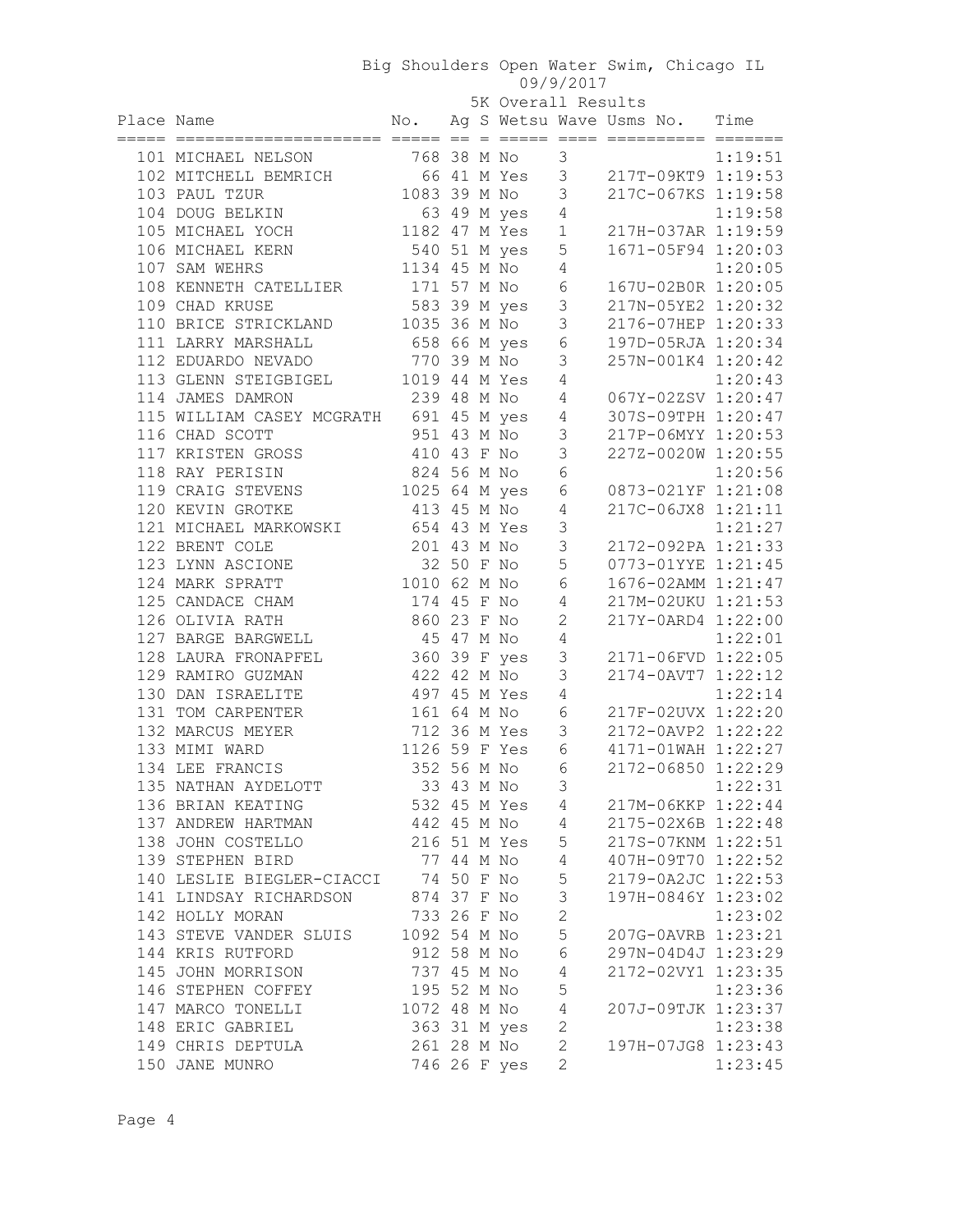| $\circ$ $\circ$ $\prime$ $\circ$ $\circ$ $\circ$ $\circ$ $\circ$ $\circ$ |  |  |  |  |
|--------------------------------------------------------------------------|--|--|--|--|
| $5K$ Overall Results                                                     |  |  |  |  |

|            | 5K Overall Results                      |                               |            |  |                |                     |                                          |         |
|------------|-----------------------------------------|-------------------------------|------------|--|----------------|---------------------|------------------------------------------|---------|
| Place Name |                                         |                               |            |  |                |                     | No. Ag S Wetsu Wave Usms No. Time        |         |
|            | 151 JOHN FEENEY                         |                               |            |  | 322 39 M Yes 3 |                     | 217S-06GCD 1:23:56                       |         |
|            | 152 MATT LEITER                         |                               |            |  | 608 45 M No 4  |                     | 217D-0891R 1:23:58                       |         |
|            | 153 STACY GILBERT                       |                               |            |  | 384 32 F No    | 2                   | 217G-06UXC 1:23:59                       |         |
|            |                                         |                               |            |  |                | 5                   | 217U-06581 1:24:01                       |         |
|            | 154 BARBARA ZAHORIK<br>155 GEORGE WENDT | 1186 53 F yes<br>1150 70 M No |            |  |                | 6                   | 217E-02UXX 1:24:27                       |         |
|            | 156 NOAH DOWELL                         | 286 39 M No                   |            |  |                | 3                   |                                          | 1:24:34 |
|            |                                         | 56 51 M No                    |            |  |                | 5                   |                                          |         |
|            | 157 EDMUND BAUMGARTNER                  | 636 53 F No                   |            |  |                |                     | 217J-092VJ 1:24:34                       |         |
|            | 158 KAREN LUNDGREN                      |                               |            |  |                | 5<br>3              | 217J-09E7N 1:24:35                       | 1:24:41 |
|            | 159 SHAWN GLEASON                       | 419 46 F No                   |            |  | 388 43 M Yes   |                     | 167Z-05NVP 1:24:46                       |         |
|            | 160 KRISTIN GUTGSELL                    |                               |            |  |                | 4                   |                                          |         |
|            | 161 MELODEE NUGENT                      | 782 50 F No                   |            |  |                | 5<br>5              | 207H-01RDA 1:24:48                       |         |
|            | 162 MARK MCCULLAGH                      | 1195 54 M no<br>435 51 F Yes  |            |  |                | 5                   | 137K-06R0X 1:24:48                       |         |
|            | 163 DEBBIE HANSEN                       | 290 48 M No                   |            |  |                | 4                   | 3277-045B5 1:24:51<br>177P-05UXJ 1:24:53 |         |
|            | 164 DAVID DREITH<br>165 ROBERT MCMAHON  | 697 57 M yes                  |            |  |                |                     | 2172-02UX2 1:24:57                       |         |
|            |                                         | 381 50 M No                   |            |  |                | $6\,$<br>5          | 217U-05F10 1:25:01                       |         |
|            | 166 BOB GENIS                           | 184 26 M No                   |            |  |                | $\mathbf{2}$        | 2578-0AU82 1:25:10                       |         |
|            | 167 ROBERT CLARK                        |                               |            |  |                | $\mathbf{2}$        |                                          |         |
|            | 168 ZACH BLOUNT                         | 86 24 M No                    |            |  |                |                     | 1573-0AMCH 1:25:13                       |         |
|            | 169 LISA BROWN                          | 127 55 F No                   |            |  |                | 5                   | 1671-04R2J 1:25:19                       |         |
|            | 170 WILLIAM DICHTEL                     | 268 39 M No                   |            |  |                | 3                   | 217S-03MUM 1:25:20                       |         |
|            | 171 THOMAS SLAD                         | 992 45 M No                   |            |  |                | $\sqrt{4}$          | 217H-08E83 1:25:21                       |         |
|            | 172 LAUREN RUTH                         | 913 31 F Yes                  |            |  |                | $\mathbf{2}$        | 2673-08EY6 1:25:29                       |         |
|            | 173 BRETT RUOFF                         | 910 38 M No                   |            |  |                | 3                   |                                          | 1:25:33 |
|            | 174 DANA KIRK                           |                               |            |  | 557 40 M yes   | $\mathsf 3$         | 197R-029RW 1:25:34                       |         |
|            | 175 PAUL AMUNDSEN                       |                               |            |  | 14 55 M No     | 5                   | 217F-02UR7 1:25:48                       |         |
|            | 176 STEPHANIE WANG                      | 1125 29 F No                  |            |  |                | $\mathbf{2}$        | 167X-04U07 1:25:52                       |         |
|            | 177 JOHN PRATT                          | 845 54 M No                   |            |  |                | 5<br>$\overline{c}$ | 217A-02V62 1:25:53                       |         |
|            | 178 JAY CROTHERS                        | 227 33 F Yes                  |            |  |                | 5                   |                                          | 1:25:55 |
|            | 179 JAMIE CONSIDINE                     | 209 55 M No                   |            |  |                |                     | 2175-0ARAY 1:26:00                       |         |
|            | 180 NICK HEDGE<br>181 MEGAN SHUSTER     | 450 31 M No<br>977 41 F Yes   |            |  |                | $\mathbf{2}$<br>3   |                                          | 1:26:13 |
|            | 182 JULIA VAUGHN                        | 1097 34 F No                  |            |  |                | $\mathbf{2}$        | 217M-0A34S 1:26:18                       |         |
|            |                                         |                               |            |  | 348 46 M Yes 4 |                     | 417T-084XH 1:26:31                       | 1:26:20 |
|            | 183 MACY FOREE<br>184 MICHELLE MILNE    |                               |            |  | 724 50 F Yes 5 |                     | 217S-06ZNS 1:26:47                       |         |
|            |                                         |                               |            |  |                | 5                   |                                          |         |
|            | 185 BILLY BLAIR                         |                               | 80 54 M No |  |                |                     | 197E-06RRF 1:26:52<br>217U-06G98 1:26:55 |         |
|            | 186 MICHAEL GAMAUF                      | 366 47 M No                   |            |  |                | 4<br>$\overline{2}$ | 337J-09THY 1:26:57                       |         |
|            | 187 MATTHEW SHEA<br>188 PATRICK BOYLAN  | 967 21 M No<br>110 33 M No    |            |  |                | $\overline{2}$      | 0979-09U04 1:27:02                       |         |
|            |                                         | 607 46 F No                   |            |  |                |                     |                                          |         |
|            | 189 LYNDA LEIGH                         |                               |            |  |                | 4                   | 217Z-09TYJ 1:27:03                       |         |
|            | 190 CHRIS JOYCE                         | 520 58 M Yes                  |            |  |                | 6                   |                                          | 1:27:06 |
|            | 191 DAVE STUMPF                         | 1040 45 M Yes                 |            |  |                | 4                   |                                          | 1:27:09 |
|            | 192 LIZ HESSER                          | 459 31 F No                   |            |  |                | $\mathbf 2$         | 0574-05YS6 1:27:12                       |         |
|            | 193 CHARLES BICKERS                     |                               |            |  | 73 50 M Yes    | 5                   | 217K-09PY0 1:27:21                       |         |
|            | 194 KENDRA YOCH                         | 1181 37 F No                  |            |  |                | 3                   | 2176-01Z1N 1:27:22                       |         |
|            | 195 LISA MITCHELL                       | 728 43 F No                   |            |  |                | 3                   | 217C-0B2PN 1:27:28                       |         |
|            | 196 ERIC SOMMER SOMMER                  | 1006 47 F Yes                 |            |  |                | $\sqrt{4}$          |                                          | 1:27:36 |
|            | 197 LISA LAMMERS                        |                               |            |  | 592 46 F yes   | $\sqrt{4}$          |                                          | 1:27:43 |
|            | 198 MARK MORRISON                       | 738 51 M No                   |            |  |                | 5                   | 217D-02VCW 1:27:48                       |         |
|            | 199 JENNIFER JOHNSON                    | 513 43 F No                   |            |  |                | $\mathsf 3$         | 217Y-05YEU 1:27:48                       |         |
|            | 200 TESS HAADSMA                        | 423 26 F No                   |            |  |                | 2                   | 197A-0AVSY 1:27:52                       |         |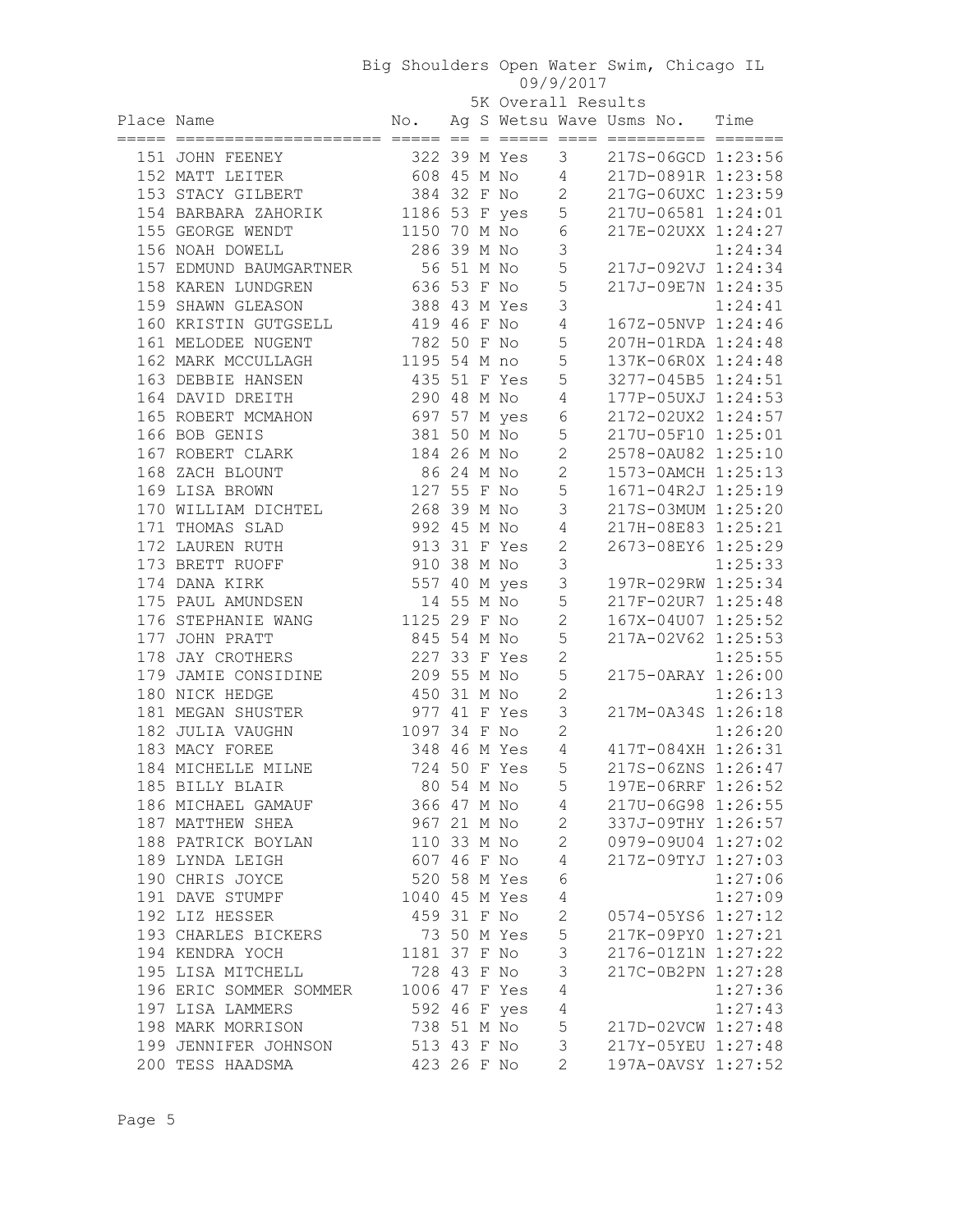| UY/Y/ZU |  |  |  |  |  |  |  |  |  |
|---------|--|--|--|--|--|--|--|--|--|
|---------|--|--|--|--|--|--|--|--|--|

|            |                                     |               |  | 5K Overall Results |                |                                                            |         |
|------------|-------------------------------------|---------------|--|--------------------|----------------|------------------------------------------------------------|---------|
| Place Name |                                     |               |  |                    |                | No. Ag S Wetsu Wave Usms No. Time                          |         |
|            |                                     |               |  |                    |                |                                                            |         |
|            | 201 STEVEN BRUS                     |               |  |                    |                | 136 28 M No 2 1:27:54<br>531 49 M Yes 4 187P-01PGV 1:27:54 |         |
|            | 202 KEITH KEARNEY                   |               |  |                    |                |                                                            |         |
|            | 203 SAM WELCH                       |               |  | 1141 26 M No 2     |                | 167M-07RMV 1:27:58                                         |         |
|            | 204 PAUL NICHOLS                    | 775 52 M No   |  |                    | 5              | 197G-0A938 1:28:00                                         |         |
|            | 205 ALBERT LA VALLE                 | 586 49 M Yes  |  |                    | 4              |                                                            | 1:28:13 |
|            | 206 ANDRELINA RODRIGUEZ 893 41 F No |               |  |                    | 3              | 217T-02VEZ 1:28:20                                         |         |
|            | 207 GIB WALLACE                     | 1118 32 M No  |  |                    | 2              | 2179-05Z82 1:28:23                                         |         |
|            | 208 RICHARD KASEMSARN               | 527 47 M Yes  |  |                    | 4              | 217S-09YZ4 1:28:29                                         |         |
|            | 209 RAYMOND DOHERTY                 | 279 50 M No   |  |                    | 5              |                                                            | 1:28:42 |
|            | 210 HEIDI LOECKE                    | 624 46 F No   |  |                    | 4              | 2871-05F8P 1:28:44                                         |         |
|            | 211 FRANCINE KLOTZ                  | 563 41 F No   |  |                    | $\mathcal{S}$  | 217T-09TKC 1:28:50                                         |         |
|            | 212 MATT MEYER                      |               |  | 713 29 M Yes       | 2              | 217F-0AVNZ 1:28:50                                         |         |
|            | 213 MARY SCHWARTZ                   | 950 47 F No   |  |                    | 4              | 2172-05YFM 1:28:59                                         |         |
|            | 214 MARK ROYKO                      |               |  | 906 53 M yes       | 5              | 217K-02UYN 1:29:00                                         |         |
|            | 215 MATTHEW NEZWEK                  | 774 29 M No   |  |                    | $\mathbf{2}$   | 1975-07U10 1:29:01                                         |         |
|            | 216 SARAH ANDERSON                  |               |  | 20 49 M yes        | 4              |                                                            | 1:29:03 |
|            | 217 GREGORY SHEA                    | 966 61 M No   |  |                    | 6              | 3379-03C7X 1:29:05                                         |         |
|            | 218 KYLE GEISSLER                   | 377 38 F No   |  |                    | $\mathcal{S}$  | 217W-09KEA 1:29:10                                         |         |
|            | 219 ABIGAIL HOMANS                  | 475 30 F No   |  |                    | $\overline{c}$ |                                                            | 1:29:15 |
|            | 220 MARY SHEPRO                     | 971 28 F No   |  |                    | $\overline{c}$ |                                                            | 1:29:23 |
|            | 221 TOM HINTZ                       | 464 51 M No   |  |                    | 5              | 167D-02WSX 1:29:29                                         |         |
|            | 222 KRIS MIKKELSEN                  | 717 54 M No   |  |                    | 5              |                                                            | 1:29:31 |
|            | 223 KATIE DUMFORD                   |               |  | 294 47 F yes       | $\sqrt{4}$     |                                                            | 1:29:36 |
|            | 224 JENNI HOFF                      | 467 41 F No   |  |                    | 3              | 417Z-085PK 1:29:38                                         |         |
|            | 225 BYRON DEBORD                    | 255 45 M No   |  |                    | 4              | 217T-067E6 1:29:38                                         |         |
|            | 226 MARC MASSARO                    | 662 34 M No   |  |                    | $\mathbf{2}$   | 217R-05GHH 1:29:39                                         |         |
|            | 227 LISA PICEK                      | 832 38 F Yes  |  |                    | 3              | 167G-02AGH 1:29:39                                         |         |
|            | 228 ROBERT COYNE                    | 223 49 M No   |  |                    | 4              |                                                            | 1:29:40 |
|            | 229 MARTHA HUIZENGA                 | 489 50 F Yes  |  |                    | 5              | 107S-0369F 1:29:40                                         |         |
|            | 230 JASON RIDDELL                   | 875 25 M No   |  |                    | $1\,$          |                                                            | 1:29:42 |
|            | 231 ANTON STRAUGHAN                 | 1032 52 M Yes |  |                    | 5              |                                                            | 1:29:53 |
|            | 232 COURTNEY GREENING               | 407 34 F Yes  |  |                    | 2              | 197S-029XJ 1:29:59                                         |         |
|            | 233 CARY SEVERT                     | 962 47 M Yes  |  |                    | 4              | 267R-05WZK 1:30:00                                         |         |
|            | 234 MARIE ZAHORIK                   | 1187 21 F yes |  |                    | $\overline{c}$ |                                                            | 1:30:13 |
|            | 235 DANIEL GANS                     |               |  | 368 51 M Yes       | 5              | 217D-0A5D9 1:30:20                                         |         |
|            | 236 KATIE GLASS                     |               |  | 387 33 F yes       | 2              | 2170-05F8A 1:30:22                                         |         |
|            | 237 CHRISTOPHER ROBB                | 883 47 M No   |  |                    | 4              | 217P-08BNF 1:30:29                                         |         |
|            | 238 HALEY ALLISON                   |               |  | 10 35 F Yes        | 3              |                                                            | 1:30:32 |
|            | 239 KEVIN AMICK                     | 12 57 M No    |  |                    | $\sqrt{6}$     |                                                            | 1:30:38 |
|            | 240 JACKSON NICHOLSON               | 776 29 M No   |  |                    | $\mathbf{2}$   |                                                            | 1:30:41 |
|            | 241 LAURA CRONIN                    | 226 24 F No   |  |                    | $\mathbf{2}$   |                                                            | 1:30:42 |
|            | 242 FRANK SCHIMMEL                  | 934 54 M No   |  |                    | 5              | 2174-082H5 1:30:54                                         |         |
|            | 243 GUIDO GAVARS                    | 374 54 M No   |  |                    | 5              | 217V-0AVSZ 1:31:02                                         |         |
|            |                                     | 119 56 M No   |  |                    | $\sqrt{6}$     |                                                            |         |
|            | 244 JAMES BREEN<br>245 EMILY SCOTT  | 952 36 F No   |  |                    | $\mathfrak{Z}$ | 457M-04EE5 1:31:11                                         |         |
|            |                                     |               |  |                    | 5              | 2270-04868 1:31:12                                         |         |
|            | 246 KYLE HUNNEKE                    | 490 51 M No   |  |                    |                | 217A-09TNT 1:31:28                                         |         |
|            | 247 JOE MAREK                       | 652 31 M Yes  |  |                    | $\mathbf{2}$   |                                                            | 1:31:30 |
|            | 248 RACHEL WENDER                   | 1148 33 F No  |  |                    | $\overline{c}$ |                                                            | 1:31:34 |
|            | 249 BRYAN KOCH                      | 567 42 M No   |  |                    | $\mathfrak{Z}$ | 1577-06N9C 1:31:37                                         |         |
|            | 250 RACHEL RIVERA                   | 882 39 F No   |  |                    | 3              | 167H-RAE78 1:31:39                                         |         |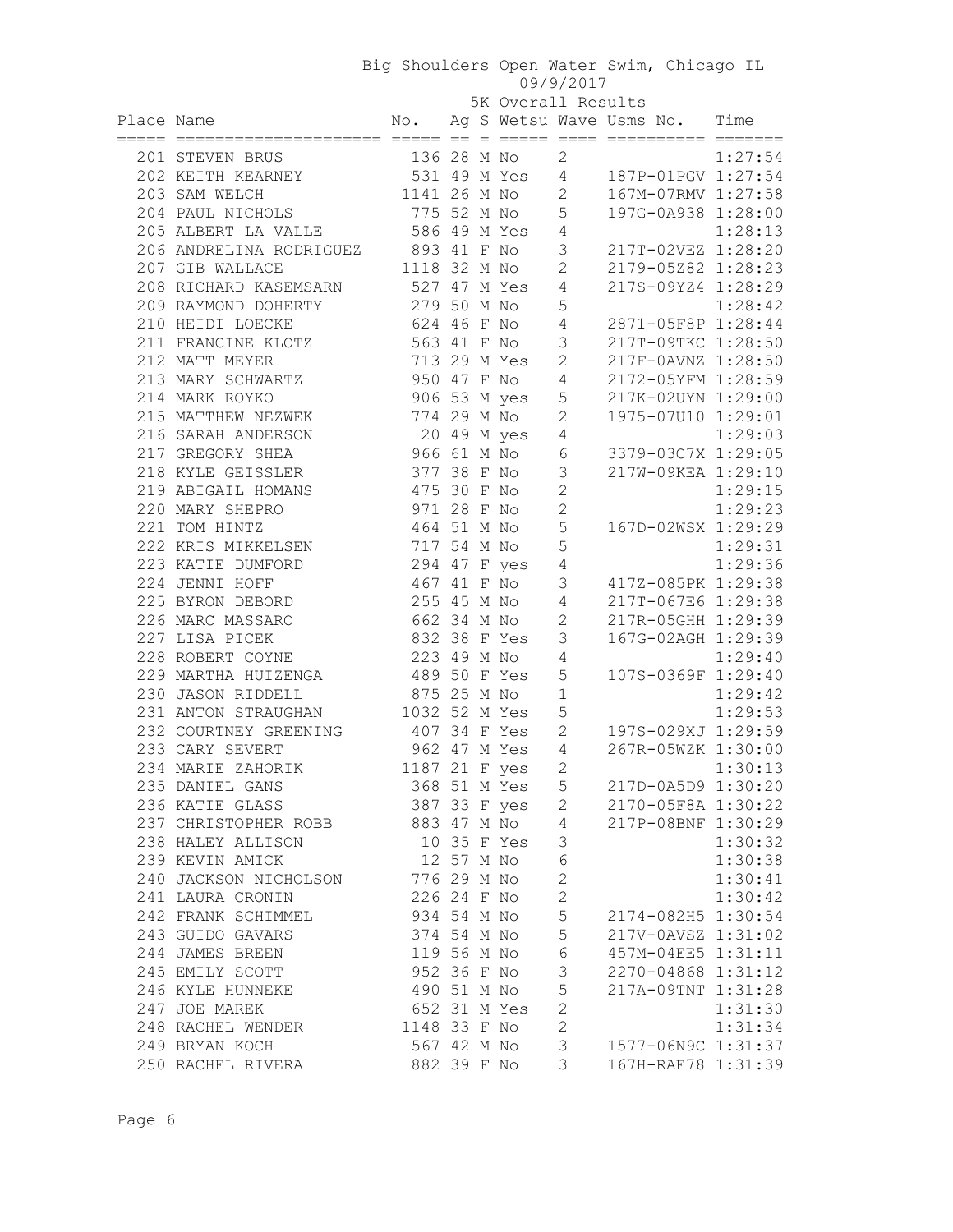|            | 0 <i>0 0 1 0 1 0 1 1</i> |  |  |  |
|------------|--------------------------|--|--|--|
| 72 - 11 P. |                          |  |  |  |

|            |                                       | 5K Overall Results |  |                |                 |                                                                                                       |         |
|------------|---------------------------------------|--------------------|--|----------------|-----------------|-------------------------------------------------------------------------------------------------------|---------|
| Place Name |                                       |                    |  |                |                 | No. Ag S Wetsu Wave Usms No. Time                                                                     |         |
|            |                                       |                    |  |                |                 |                                                                                                       |         |
|            | 251 KEITH DANAHEY                     |                    |  |                |                 | 240 41 M No<br>1.31:44<br>1046 42 M yes<br>3 217Z-091GB 1:31:48<br>4 40 F yes<br>3 2172-091GB 1:31:48 |         |
|            | 252 GRANT SUTTON                      |                    |  |                |                 |                                                                                                       |         |
|            | 253 KATIE AKSAMIT                     |                    |  | 4 40 F yes     |                 | 3 2170-06EWE 1:31:55                                                                                  |         |
|            | 254 ROBERT LANGER                     |                    |  | 595 28 M No    | $\mathbf{2}$    | 167V-09XA5 1:31:59                                                                                    |         |
|            | 255 HENRY SCHNEIDERMAN 940 51 M Yes 5 |                    |  |                |                 | 1173-069AW 1:32:00                                                                                    |         |
|            | 256 BEN ROWLAND                       |                    |  | 905 33 M No 2  |                 | 327V-0685N 1:32:03                                                                                    |         |
|            | 257 MICHAEL JOHNSON                   |                    |  | 514 55 M No 5  |                 | 217G-0729F 1:32:03                                                                                    |         |
|            | 258 JOE OBRINGER                      | 785 34 M yes       |  |                | $\mathbf{2}$    |                                                                                                       | 1:32:04 |
|            | 259 GABRIELA SUAREZ                   |                    |  | 1041 38 F No   | $\mathcal{S}$   | 257A-06XV0 1:32:05                                                                                    |         |
|            | 260 HOWARD WEDREN                     | 1132 48 M yes      |  |                | $\overline{4}$  |                                                                                                       | 1:32:09 |
|            | 261 JOSHUA WRIGHT-HUYNH 1174 29 M yes |                    |  |                | $\mathbf{2}$    | 2171-09WXP 1:32:16                                                                                    |         |
|            | 262 MICHAEL WARNER 1128 51 M Yes      |                    |  |                | 5               |                                                                                                       |         |
|            | 263 JOHN WALLACE                      |                    |  | 1119 32 M No   | $\mathbf{2}$    | 1:32:23<br>177R-05ZTT 1:32:30                                                                         |         |
|            | 264 JEFFREY BLUMENTHAL 88 63 M No     |                    |  |                | 6               | 217G-02URG 1:32:31                                                                                    |         |
|            | 265 KATHY GIFFORD                     |                    |  | 383 57 F No    | $\epsilon$      | 1674-06C7T 1:32:40                                                                                    |         |
|            | 266 DANNY MCGRATH                     | 690 42 M No        |  |                | $\mathcal{S}$   | 377D-07W3F 1:32:41                                                                                    |         |
|            | 267 JOEL LAURITZEN                    | 600 35 M No        |  |                | $\mathcal{S}$   | 1670-07H6Z 1:32:43                                                                                    |         |
|            | 268 THOMAS CLUNE                      | 191 58 M No        |  |                | $6\,$           | 217H-02X4W 1:32:53                                                                                    |         |
|            | 269 MICHAEL DOLAN                     | 280 56 M No        |  |                | 6               |                                                                                                       | 1:32:57 |
|            | 270 MONT WICKHAM                      |                    |  | 1155 57 M Yes  | $6\,$           | 217C-061ZV 1:33:03                                                                                    |         |
|            | 271 CARL BERNACCHI                    | 70 44 M No         |  |                | 4               | 217A-089TX 1:33:07                                                                                    |         |
|            | 272 KIRSTEN TRANSUE                   |                    |  | 1073 48 F yes  | $\overline{4}$  |                                                                                                       | 1:33:12 |
|            | 273 MITCH CARTER                      |                    |  | 165 53 M No    | $\mathsf S$     | 2070-097XA 1:33:12                                                                                    |         |
|            | 274 PAUL SARRAN                       |                    |  | 924 34 M Yes   | $\mathbf{2}$    |                                                                                                       | 1:33:25 |
|            | 275 NICK PAULSON                      |                    |  | 819 37 M Yes   | 3               |                                                                                                       | 1:33:25 |
|            | 276 LLOY JOHNSTON 517 45 F Yes        |                    |  |                | $\overline{4}$  |                                                                                                       | 1:33:26 |
|            | 277 CAROL BOSSERT-HARTMAN 101 57 F No |                    |  |                | $6\,$           | 2176-07TU8 1:33:33                                                                                    |         |
|            | 856 48 M No<br>278 JOHN RACHEL        |                    |  |                | 4               |                                                                                                       | 1:33:39 |
|            | 279 ELLEN HARTMAN                     | 443 34 F Yes       |  |                | $\overline{2}$  |                                                                                                       | 1:33:44 |
|            | 280 KERRY FITZPATRICK                 | 335 48 F No        |  |                | $\overline{4}$  | 217N-09DGA 1:33:46                                                                                    |         |
|            | 281 JON SHOPE                         |                    |  | 974 52 M No 5  |                 | 1675-02AR5 1:33:48                                                                                    |         |
|            | 282 BRADLEY VEAR                      |                    |  | 1100 62 M No 6 |                 | 027F-03441 1:33:58                                                                                    |         |
|            | 283 DAVID ORWICK                      |                    |  | 798 58 M No 6  |                 | 287G-01P2B 1:34:07                                                                                    |         |
|            | 284 JÖRG MASER                        |                    |  | 660 54 M No 5  |                 | 217C-0A3MG 1:34:18                                                                                    |         |
|            | 285 KYLE SUDDARTH                     |                    |  | 1042 34 M yes  | $\mathbf{2}$    | 147T-076MV 1:34:37                                                                                    |         |
|            | 286 ALEXANDER HUGHES                  |                    |  | 488 19 M No    | $\mathbf{2}$    | 217Y-0AVSW 1:34:41                                                                                    |         |
|            | 287 DAVID JACOBSEN                    |                    |  | 502 58 M Yes   | 6               | 2173-060FJ 1:34:44                                                                                    |         |
|            | 288 JUDD MURPHY                       |                    |  | 749 46 M No    | $4\overline{ }$ | 3673-0AP21 1:34:46                                                                                    |         |
|            | 289 THIERRY WILBRANDT                 |                    |  | 1158 61 M No   | 6               | 167K-02AV9 1:34:54                                                                                    |         |
|            | 290 MEREDITH GLICK                    | 389 41 F No        |  |                | $\mathfrak{Z}$  | 217Z-06AXW 1:34:55                                                                                    |         |
|            | 291 MAURICIO SADA                     | 917 52 M No        |  |                | 5               |                                                                                                       | 1:34:55 |
|            | 292 NICHOLAS SOLOMON                  |                    |  | 1002 60 M Yes  | $\epsilon$      | 217Y-09PB4 1:34:58                                                                                    |         |
|            | 293 ROSS SIMMONS                      | 982 54 M No        |  |                | $\mathsf S$     | 447K-07KRK 1:35:03                                                                                    |         |
|            | 294 KELLI NIELSON                     | 777 42 F yes       |  |                | $\mathsf 3$     | 167A-0A4DE 1:35:16                                                                                    |         |
|            | 295 JOHN MITCHELL                     | 727 58 M Yes       |  |                | 5               | 2175-02UHS 1:35:24                                                                                    |         |
|            | 296 JENNIFER LOCKE                    | 622 45 F No        |  |                | $\overline{4}$  | 3274-030T3 1:35:30                                                                                    |         |
|            | 297 TAYLOR BURMEISTER                 | 143 25 M No        |  |                | $\mathbf{2}$    | 217J-09C9R 1:35:32                                                                                    |         |
|            | 298 ELIA KERN                         |                    |  | 539 29 F no    | $\mathbf{2}$    | 2173-0AY5H 1:35:41                                                                                    |         |
|            | 299 GREG HAMMOND                      |                    |  | 432 31 M Yes   | $\mathbf{2}$    |                                                                                                       | 1:35:44 |
|            | 300 CHAD MONTGOMERY                   |                    |  | 731 43 M No    | 3               | 217M-0AV75 1:35:55                                                                                    |         |
|            |                                       |                    |  |                |                 |                                                                                                       |         |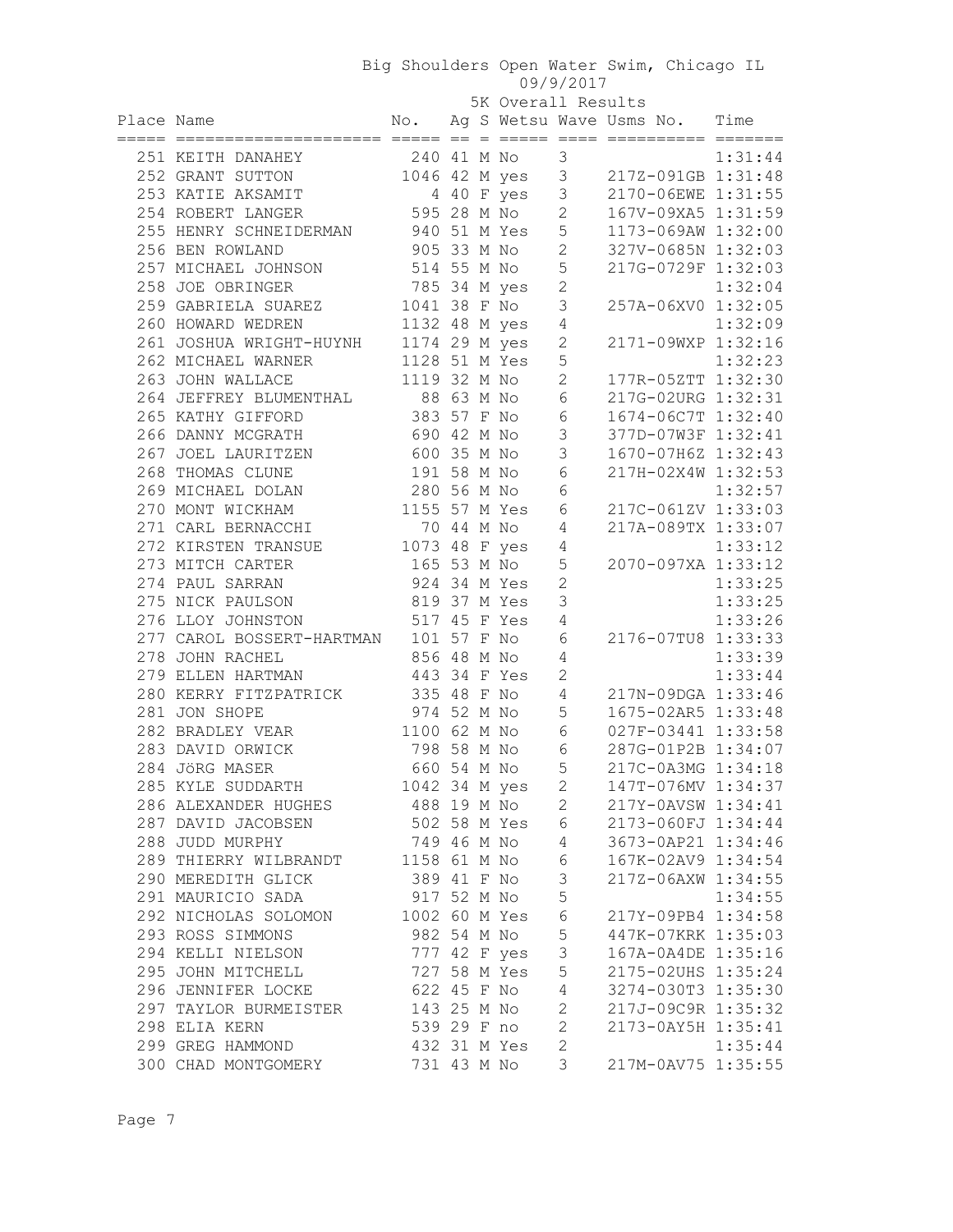| <u> こし/ こしエ/</u> |  |  |  |
|------------------|--|--|--|
| $V \sim 0.5$     |  |  |  |

|            |                                        |               |           | 5K Overall Results      |                |                               |         |
|------------|----------------------------------------|---------------|-----------|-------------------------|----------------|-------------------------------|---------|
| Place Name |                                        | No.           |           |                         |                | Ag S Wetsu Wave Usms No. Time |         |
|            | ===== ====================== ===== ==  |               |           | $=$ $=$ $=$ $=$ $=$ $=$ |                |                               |         |
|            | 301 STEVE YOUNG                        | 1183 51 M No  |           |                         | 5              |                               | 1:36:10 |
|            | 302 JOHN RICHARDSON                    | 873 55 M No   |           |                         | 5              | 167J-0656E 1:36:16            |         |
|            | 303 RON AIDIKONIS                      |               | 2 40 M No |                         | 3              | 2170-09U1C 1:36:18            |         |
|            | 304 GREG O'DANIEL                      | 788 50 M No   |           |                         | 5              | 167R-0AVTB 1:36:26            |         |
|            | 305 MARK WARNSMAN                      | 1129 49 M No  |           |                         | 4              | 217V-06USB 1:36:29            |         |
|            | 306 LESLIE MAROUN                      | 656 38 F No   |           |                         | 3              | 217X-0AVSX 1:36:41            |         |
|            | 307 ERIC SCHEINER                      | 931 48 M Yes  |           |                         | 4              |                               | 1:36:41 |
|            | 308 CLAIRE WITTKOWSKI                  | 1168 23 F No  |           |                         | 2              | 217X-0AVTE 1:36:45            |         |
|            | 309 ELIZABETH SELTZER                  | 960 48 F No   |           |                         | 4              | 2170-02UH2 1:36:48            |         |
|            | 310 NANCY OTT                          | 807 52 F No   |           |                         | 5              | 117K-01JJP 1:36:53            |         |
|            | 311 BOB DICKSON                        | 271 62 M No   |           |                         | 6              | 167V-02A8F 1:36:57            |         |
|            | 312 STEPHANIE DUMIRE                   | 295 35 F No   |           |                         | 3              | 2178-0638Z 1:37:07            |         |
|            | 313 LISA STEPSIS                       | 1022 32 F No  |           |                         | $\mathbf{2}$   | 167N-0AK41 1:37:16            |         |
|            | 314 ELIZABETH GOLDEN                   | 392 37 F Yes  |           |                         | 3              |                               | 1:37:17 |
|            | 315 PETER GERNGROSS                    | 382 48 M No   |           |                         | 4              | 257R-06Z0B 1:37:35            |         |
|            | 316 KEVIN DOYLE                        | 287 50 M Yes  |           |                         | 5              | 217S-08111 1:37:44            |         |
|            | 317 SCOTT BOS                          | 100 29 M No   |           |                         | $\overline{c}$ |                               | 1:37:50 |
|            | 318 ROB ALEXANDER                      |               | 7 31 M No |                         | $\overline{c}$ |                               | 1:37:52 |
|            | 319 CAROLYN HALL                       | 430 40 F No   |           |                         | 3              | 167E-02AKC 1:37:55            |         |
|            | 320 JOHN COPELAND                      | 212 36 M No   |           |                         | 3              | 217E-089VJ 1:38:03            |         |
|            | 321 NICK KESSLERING                    | 545 65 M Yes  |           |                         | 6              | 147S-00BZU 1:38:15            |         |
|            | 322 LEANNA PULS                        | 847 26 F No   |           |                         | $\overline{c}$ |                               | 1:38:21 |
|            | 323 CLAY GRUENSTEIN                    | 415 41 M No   |           |                         | 3              |                               | 1:38:22 |
|            | 324 MARK KELLY                         | 536 62 M No   |           |                         | $\epsilon$     | 2574-073WN 1:38:27            |         |
|            | 325 CECILY BARAJAS                     | 44 27 F No    |           |                         | $\mathbf{2}$   |                               | 1:38:29 |
|            | 326 JOHN CASSIDY                       | 170 53 M No   |           |                         | 5              | 1975-076SB 1:38:32            |         |
|            | 327 CARMEN WOLF                        | 1170 55 F No  |           |                         | 5              | 407R-07WN4 1:38:38            |         |
|            | 328 GEORGE MILLER                      | 720 43 M No   |           |                         | 3              | 217F-06FUU 1:38:38            |         |
|            | 329 SHELLY RETTELL                     | 868 48 F No   |           |                         | 4              |                               | 1:38:57 |
|            | 330 DAN RODRIGUES                      | 892 38 M Yes  |           |                         | 3              |                               | 1:39:02 |
|            | 331 JENNIFER TUCK                      | 1079 45 F yes |           |                         | 4              | 1679-02HZV 1:39:07            |         |
|            | 332 JOHN JONES                         | 519 44 M No   |           |                         | 4              | 217C-068KS 1:39:11            |         |
|            | 333 MAUREEN GELIN RODRIGU 379 48 F Yes |               |           |                         | 4              |                               | 1:39:18 |
|            | 334 RANDY MCCLARY                      | 676 53 M No   |           |                         | 5              | 197K-04467 1:39:27            |         |
|            | 335 CASSANDRA HOFMAN                   | 471 35 F Yes  |           |                         | 3              |                               | 1:39:28 |
|            | 336 ELIZABETH CHOMINSKI 180 36 F Yes   |               |           |                         | 3              | 217M-0AADC 1:39:31            |         |
|            | 337 JULIE DUNN                         |               |           | 297 49 F Yes            | 4              |                               | 1:39:32 |
|            | 338 JOHN WEBER                         | 1131 52 M No  |           |                         | $\mathsf S$    | 197V-06YBE 1:39:34            |         |
|            | 339 MICHAEL LOSZEWSKI                  | 632 45 M No   |           |                         | $\sqrt{4}$     |                               | 1:39:41 |
|            | 340 PEGGY ARMAND                       | 27 54 F No    |           |                         | 5              | 2173-04U2W 1:39:46            |         |
|            | 341 KENT KIRK                          | 558 62 M No   |           |                         | 6              | 217R-02UN7 1:40:07            |         |
|            | 342 NANCY FRECH                        | 355 44 F Yes  |           |                         | $\sqrt{4}$     |                               | 1:40:08 |
|            | 343 LAURIE TANIMURA                    | 1058 65 F yes |           |                         | $\epsilon$     | 2172-02UEJ 1:40:10            |         |
|            | 344 KIM JOHNSTON                       | 516 55 F No   |           |                         | 5              | 207X-07ECW 1:40:37            |         |
|            | 345 LISA PHILLIPS                      | 831 49 F No   |           |                         | $\sqrt{4}$     | 1670-07A7S 1:40:41            |         |
|            | 346 DREW STETSON                       | 1023 32 M No  |           |                         | $\mathbf{2}$   |                               | 1:40:42 |
|            | 347 JORDAN SKORNIK                     | 990 35 M No   |           |                         | 3              |                               | 1:40:48 |
|            | 348 MARGOT MCKIRDY                     | 693 31 F No   |           |                         | $\overline{c}$ | 377K-0ASKC 1:40:48            |         |
|            | 349 LORI WHEELES                       | 1153 59 F No  |           |                         | $\epsilon$     | 217K-02UV1 1:41:05            |         |
|            | 350 PAUL MERKEY                        | 708 32 M No   |           |                         | 2              |                               | 1:41:22 |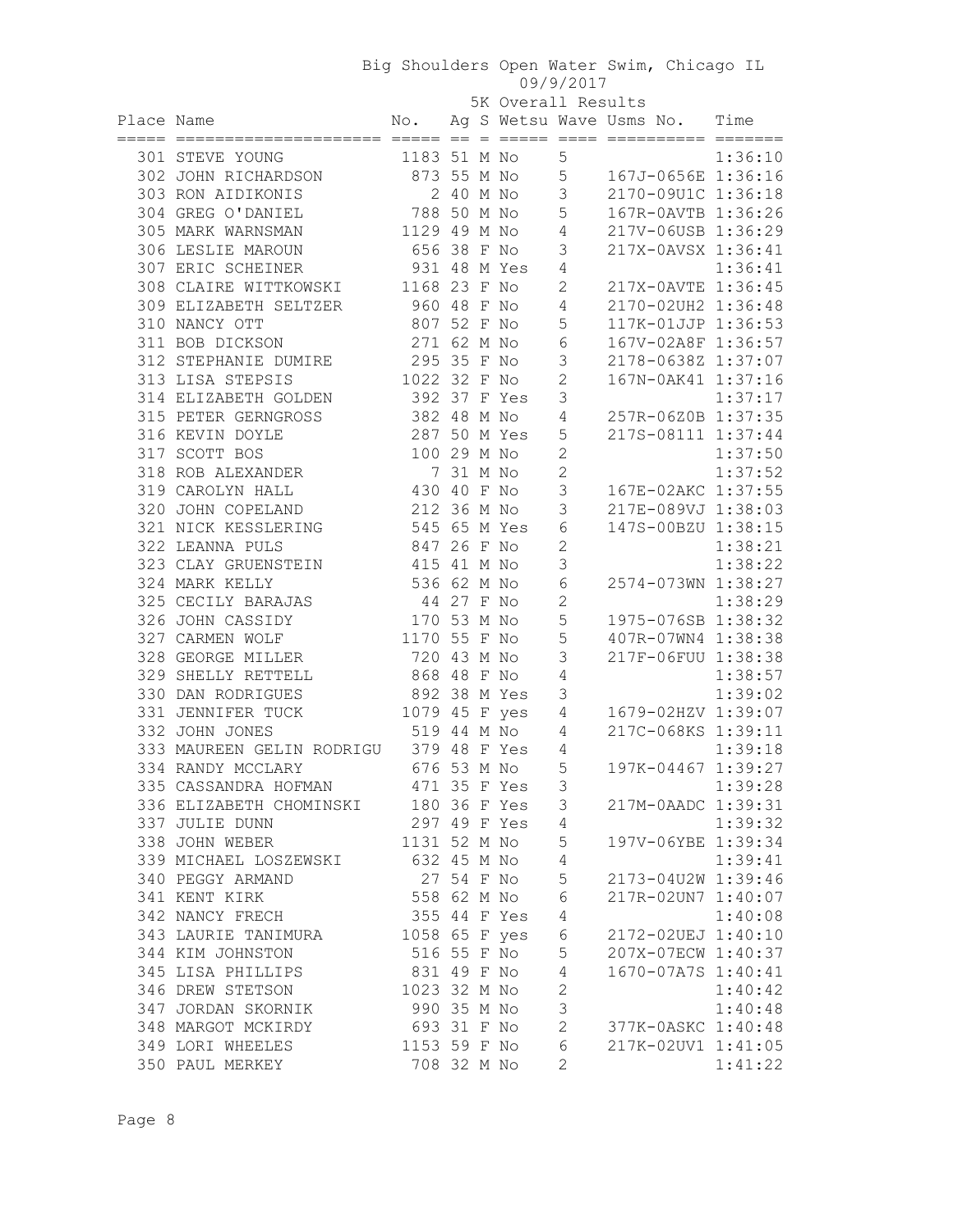| 5K Overall Results |  |
|--------------------|--|

|            |                                        |                             |  | 5K Overall Results |                |                                                                     |         |
|------------|----------------------------------------|-----------------------------|--|--------------------|----------------|---------------------------------------------------------------------|---------|
| Place Name | ===== ====================== ===== ==  | No.                         |  |                    |                | Ag S Wetsu Wave Usms No. Time<br>$=$ ===== ==== =========== ======= |         |
|            | 351 PETER VANDER VELDE 1093 47 M Yes 4 |                             |  |                    |                | 2170-09EDN 1:41:24                                                  |         |
|            | 352 MARK BLUMENTHAL                    |                             |  | 89 58 M No 6       |                | 217P-02W58 1:41:24                                                  |         |
|            | 353 ELIZABETH SLOAN                    | 995 41 F Yes                |  |                    | 3              | 157T-0442W 1:41:33                                                  |         |
|            | 354 ANDREA QUINTOS                     | 854 34 F No                 |  |                    | 2              | 1679-081CZ 1:41:39                                                  |         |
|            | 355 JAMES MURPHY                       |                             |  | 748 54 M Yes       | 5              |                                                                     | 1:41:40 |
|            | 356 BEN NEIBURGER                      | 764 49 M No                 |  |                    | 4              |                                                                     | 1:41:46 |
|            | 357 TARA REABURN                       |                             |  | 862 45 F Yes       | $\overline{4}$ | 337V-09FRK 1:41:48                                                  |         |
|            | 358 BARCLAY HERSHEY                    | 457 41 M No                 |  |                    | 3              | 177J-06D09 1:41:49                                                  |         |
|            | 359 HECTOR BUSTAMANTE                  | 145 47 M Yes                |  |                    | 4              |                                                                     | 1:41:50 |
|            | 360 ANNE SCHUKRAFT                     | 947 32 F yes                |  |                    | $\mathbf{2}$   | 217X-091HF 1:41:52                                                  |         |
|            | 361 MARC GARFINKEL                     | 371 51 M No                 |  |                    | 5              | 217C-07YP4 1:41:54                                                  |         |
|            | 362 JEFFREY NARDUCCI                   | 758 50 M No                 |  |                    | 5              | 217C-07TWJ 1:42:02                                                  |         |
|            | 363 ROBERT VINKE                       | 1104 63 M No                |  |                    | $\epsilon$     | 167Z-04U28 1:42:06                                                  |         |
|            | 364 JIM MICHELS                        | 716 55 M Yes                |  |                    | 5              |                                                                     | 1:42:13 |
|            | 365 KAREN DARLING                      | 241 42 F Yes                |  |                    | 3              | 217R-07HUB 1:42:21                                                  |         |
|            | 366 CHRISTY KESSLERING                 | 543 49 F Yes                |  |                    | 4              | 2174-0AACW 1:42:21                                                  |         |
|            | 367 STEVEN ERICKSON                    | 314 60 M Yes                |  |                    | $\epsilon$     | 1976-028VP 1:42:29                                                  |         |
|            | 368 KAREN DE BOER                      | 251 42 F Yes                |  |                    | 3              | 167Y-09M9U 1:42:32                                                  |         |
|            | 369 TIM SOLTYS                         | 1004 56 M Yes               |  |                    | 6              | 217F-0891T 1:42:53                                                  |         |
|            | 370 DAVID RETTELL                      | 867 51 M No                 |  |                    | 5              |                                                                     | 1:42:58 |
|            | 371 ANDREA VUTURO                      | 1108 34 F No                |  |                    | $\overline{c}$ | 387D-0ACHG 1:43:17                                                  |         |
|            | 372 JOHN POST                          | 842 70 M Yes                |  |                    | $\epsilon$     | 1274-02HK0 1:43:25                                                  |         |
|            | 373 MARK HARTMANN                      | 445 51 M No                 |  |                    | 5              | 207K-07MWF 1:43:29                                                  |         |
|            | 374 CARL MILLHOLLAND                   | 723 65 M No                 |  |                    | 6              | 207R-0721K 1:43:37                                                  |         |
|            | 375 LAURA STREJC                       | 1033 47 F No                |  |                    | $\overline{4}$ |                                                                     | 1:43:48 |
|            | 376 KATIE KOTAREK                      | 575 31 F No                 |  |                    | $\mathbf{2}$   | 257M-09R5Y 1:43:55                                                  |         |
|            | 377 DAN DURKIN                         | 298 59 M yes                |  |                    | 4              |                                                                     | 1:44:12 |
|            | 378 BOB MCCULLOUGH                     | 681 37 M No                 |  |                    | $\mathsf 3$    |                                                                     | 1:44:13 |
|            | 379 CARRIE STRALOW                     | 1031 42 F yes               |  |                    | 3              | 217Y-099B0 1:44:17                                                  |         |
|            | 380 PATTI VOLLMER                      | 1107 56 F Yes               |  |                    | $\epsilon$     | 167A-02B8X 1:44:26                                                  |         |
|            | 381 TIMOTHY BROWN                      | 130 52 M No                 |  |                    | 5              | 167B-04R2C 1:44:27                                                  |         |
|            | 382 BRAD PARKS                         | 814 40 M No                 |  |                    | $\mathcal{S}$  | 417J-07JDU 1:44:28                                                  |         |
|            | 383 DAVID POPHAM                       | 840 46 M Yes                |  |                    | $\overline{4}$ |                                                                     | 1:44:36 |
|            | 384 JOHN SCHOSER                       |                             |  | 945 52 M Yes 5     |                | 2173-063XC 1:44:36                                                  |         |
|            | 385 JARREN PESTER KOSTRZE              | 825 35 F No                 |  |                    | 3              | 217K-06M13 1:44:37                                                  |         |
|            | 386 MIKE DE VLIEGER                    | 253 47 M No                 |  |                    | 4              | 2270-07C4K 1:44:46                                                  |         |
|            | 387 MITCH MURPHY                       |                             |  | 751 27 M No        | 2              |                                                                     | 1:44:51 |
|            | 388 CATHERINE BROAD                    |                             |  | 122 58 F Yes       | 6              | 217N-06KVW 1:44:54                                                  |         |
|            | 389 MARY CERRONE                       |                             |  | 173 53 F Yes       | 5              | 117H-06VRT 1:45:00                                                  |         |
|            | 390 JAMES CARL D'AMOUR                 | 238 56 M No                 |  |                    | 6              | 197R-028WJ 1:45:15                                                  |         |
|            | 391 LORI FRIESNER                      | 358 56 F No                 |  |                    | $\epsilon$     | 197T-028SB 1:45:28                                                  |         |
|            | 392 GINA KOERTNER                      | 569 38 F Yes                |  |                    | $\mathsf 3$    |                                                                     | 1:45:36 |
|            |                                        |                             |  |                    | $\mathfrak{Z}$ |                                                                     |         |
|            | 393 BRENT ROCKAFELLOW                  | 890 42 M Yes<br>604 53 F No |  |                    | 5              | 1973-0A7HK 1:45:49                                                  |         |
|            | 394 LOUISE LEBOURGEOIS                 |                             |  |                    |                | 2176-05GV0 1:45:50                                                  |         |
|            | 395 KATHRYN GARNER                     | 373 57 F No                 |  |                    | $\epsilon$     | 1674-06381 1:46:11                                                  |         |
|            | 396 MARIANNE FIDISHIN                  | 328 53 F Yes                |  |                    | 5<br>5         |                                                                     | 1:46:23 |
|            | 397 JAMES LESCH                        | 611 50 M No                 |  |                    | $\sqrt{4}$     | 207Z-09TRC 1:46:26                                                  |         |
|            | 398 ALLISON NOVAK                      | 781 47 F No                 |  |                    | $\mathbf{2}$   |                                                                     | 1:46:30 |
|            | 399 TOM TRENKAMP                       | 1074 29 M No                |  |                    | 4              |                                                                     | 1:46:32 |
|            | 400 ALEXANDRA MARKARIAN 653 44 F Yes   |                             |  |                    |                | 217M-07M6S 1:46:34                                                  |         |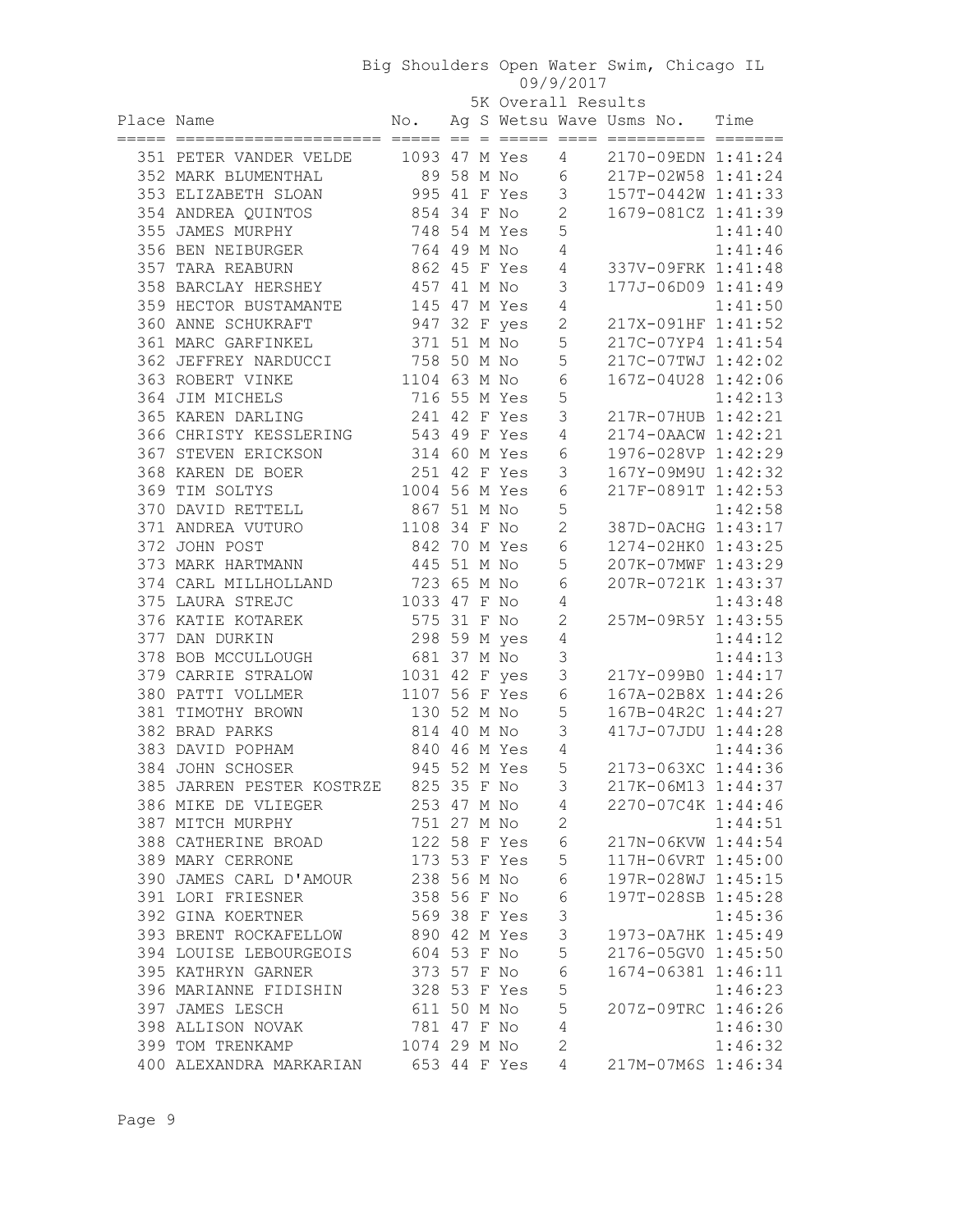|  | 5K Overall Results |
|--|--------------------|
|  |                    |

|            |                                        |                |  | 5K Overall Results |                 |                                   |         |
|------------|----------------------------------------|----------------|--|--------------------|-----------------|-----------------------------------|---------|
| Place Name |                                        |                |  |                    |                 | No. Ag S Wetsu Wave Usms No. Time |         |
|            | 401 LARISA DRAKE                       | 288 46 F Yes 4 |  |                    |                 | 217J-087WB 1:46:36                |         |
|            | 402 DAVID BARR                         | 46 45 M Yes    |  |                    | $4\overline{ }$ |                                   | 1:46:41 |
|            | 403 NED FLUET                          | 343 40 M No    |  |                    | $\mathcal{S}$   | 387Z-04A5D 1:46:42                |         |
|            | 404 TRUDY WAKEMAN                      | 1113 57 F Yes  |  |                    | 6               | 137F-09G9A 1:46:47                |         |
|            | 405 HARVEY JOHNSON                     | 512 57 M No    |  |                    | 6               |                                   | 1:46:49 |
|            | 406 NICK CILEK                         | 182 64 M No    |  |                    | 6               | 407A-07WMX 1:47:08                |         |
|            | 407 SUSAN BLATTNER                     | 84 60 F No     |  |                    | 6               | 287C-01NVT 1:47:09                |         |
|            | 408 KAREN HAND                         | 434 58 F No    |  |                    | $\sqrt{6}$      | 227R-02VGB 1:47:17                |         |
|            | 409 JOSEPHINE PALMERIN 811 35 F No     |                |  |                    | $\mathcal{S}$   | 287G-0A24V 1:47:18                |         |
|            | 410 RENATA GRAY                        | 402 24 F No    |  |                    | $\overline{c}$  |                                   | 1:47:20 |
|            | 411 MEREDITH HYLAND                    | 493 26 F Yes   |  |                    | $\overline{c}$  |                                   | 1:47:28 |
|            | 412 TRACY LORD                         | 630 46 F No    |  |                    | 4               | 2174-05YJ8 1:47:33                |         |
|            | 413 EDDIE COYLE                        | 220 26 M Yes   |  |                    | 2               |                                   | 1:47:41 |
|            | 414 MARK ZEISLOFT                      | 1189 55 M No   |  |                    | 5               | 2171-0622J 1:47:43                |         |
|            | 415 SUSAN SWEDLER                      | 1048 64 F No   |  |                    | 6               | 2177-02UD7 1:47:48                |         |
|            | 416 DEBBIE GORTOWSKI                   | 398 61 F No    |  |                    | $\sqrt{6}$      | 2176-02UNY 1:47:55                |         |
|            | 417 JENNIFER PULA                      | 846 43 F No    |  |                    | $\mathfrak{Z}$  |                                   | 1:48:06 |
|            | 418 DAN GRZYB                          | 418 43 M Yes   |  |                    | 3               |                                   | 1:48:10 |
|            | 419 MATT HOELLE                        | 466 35 M No    |  |                    | 3               |                                   | 1:48:21 |
|            | 339 58 F Yes<br>420 GINI FLEMING       |                |  |                    | $\sqrt{6}$      | 2175-0AA99 1:48:24                |         |
|            | 421 ERIN MCCULLOUGH MCCUL 682 40 M Yes |                |  |                    | 3               |                                   | 1:48:24 |
|            | 422 JUDI MIKO                          | 718 60 F No    |  |                    | $\sqrt{6}$      | 217M-097YE 1:48:30                |         |
|            | 423 IAN ROSE                           | 898 37 M No    |  |                    | $\mathsf 3$     |                                   | 1:49:06 |
|            | 424 MARY MCLAUGHLIN                    | 694 54 F No    |  |                    | 5               | 2272-088TF 1:49:19                |         |
|            | 425 BURKE LESHER                       | 612 34 M Yes   |  |                    | $\overline{c}$  |                                   | 1:50:00 |
|            | 426 TIM SANKER                         | 922 53 M Yes   |  |                    | 5               |                                   | 1:50:25 |
|            | 427 LAURA KOCHEVAR                     | 568 52 F No    |  |                    | 5               | 2172-05YJ6 1:50:34                |         |
|            | 428 PAUL ROSS                          | 899 50 M No    |  |                    | 5               |                                   | 1:50:48 |
|            | 429 FRANCISCO CAMACHO 153 47 M yes 4   |                |  |                    |                 | 217X-086U1 1:50:48                |         |
|            | 430 MICHAEL BAILEY                     | 36 63 M No     |  |                    | 6               | 217P-02VNT 1:50:50                |         |
|            | 431 R DERICK WIGGINS 1157 46 M No 4    |                |  |                    |                 | 167U-05NVV 1:50:59                |         |
|            | 432 KATHY HENKE                        | 455 50 F Yes   |  |                    | 5               |                                   | 1:51:00 |
|            | 433 LES INCH                           |                |  | 495 67 M yes       | 6               | 2170-05Y1K 1:51:08                |         |
|            | 434 THOMAS KIKTA                       |                |  | 546 52 M No 5      |                 | 2179-02VRH 1:51:23                |         |
|            | 435 BLAIR JOHNSON                      | 511 39 M No    |  |                    | 3               | 1975-06EVK 1:51:37                |         |
|            | 436 MICHAEL MARCUM                     |                |  | 651 39 M No        | 3               | 217K-0AEZ9 1:52:11                |         |
|            | 437 KIRK HARTLEY                       |                |  | 441 60 M yes 6     |                 | 217U-07WEJ 1:52:14                |         |
|            | 438 MARTIN CHRISTIAN                   |                |  | 181 33 M Yes       | $\mathbf{2}$    |                                   | 1:52:15 |
|            | 439 TERRI STEINHUBEL                   |                |  | 1021 47 F Yes      | $\overline{4}$  | 167S-094RE 1:52:52                |         |
|            | 440 RAUL GAONA                         |                |  | 369 39 M Yes       | $\mathcal{S}$   | 2176-09X53 1:53:27                |         |
|            | 441 PAULA YANKAUSKAS                   | 1177 63 F No   |  |                    | $\epsilon$      | 0277-W0WSA 1:53:57                |         |
|            | 442 JOHN DRISCOLL                      |                |  | 291 52 M No        | 5               | 217P-02WR9 1:54:00                |         |
|            | 443 CRYSTAL NIPP                       | 778 57 F Yes   |  |                    | $\epsilon$      |                                   | 1:54:19 |
|            | 444 RICK GREENFIELD                    |                |  | 406 57 M yes       | $\sqrt{6}$      |                                   | 1:54:28 |
|            | 445 JASON DEYOUNG                      |                |  | 264 31 M Yes       | $\overline{c}$  |                                   | 1:54:51 |
|            | 446 RACHEL HAMMOND                     |                |  | 433 37 F Yes       | 3               |                                   | 1:54:58 |
|            | 447 PETRA KILIAN-GEHRING               |                |  | 547 44 F Yes       | $\sqrt{4}$      |                                   | 1:55:11 |
|            | 448 MARY OTT                           |                |  | 806 49 F No        | $\overline{4}$  | 167B-03KM1 1:55:38                |         |
|            | 449 PAT COYNE                          |                |  | 222 62 F Yes       | $\sqrt{6}$      |                                   | 1:55:42 |
|            | 450 MICHELLE HOWARD                    | 481 25 F No    |  |                    | 2               |                                   | 1:55:44 |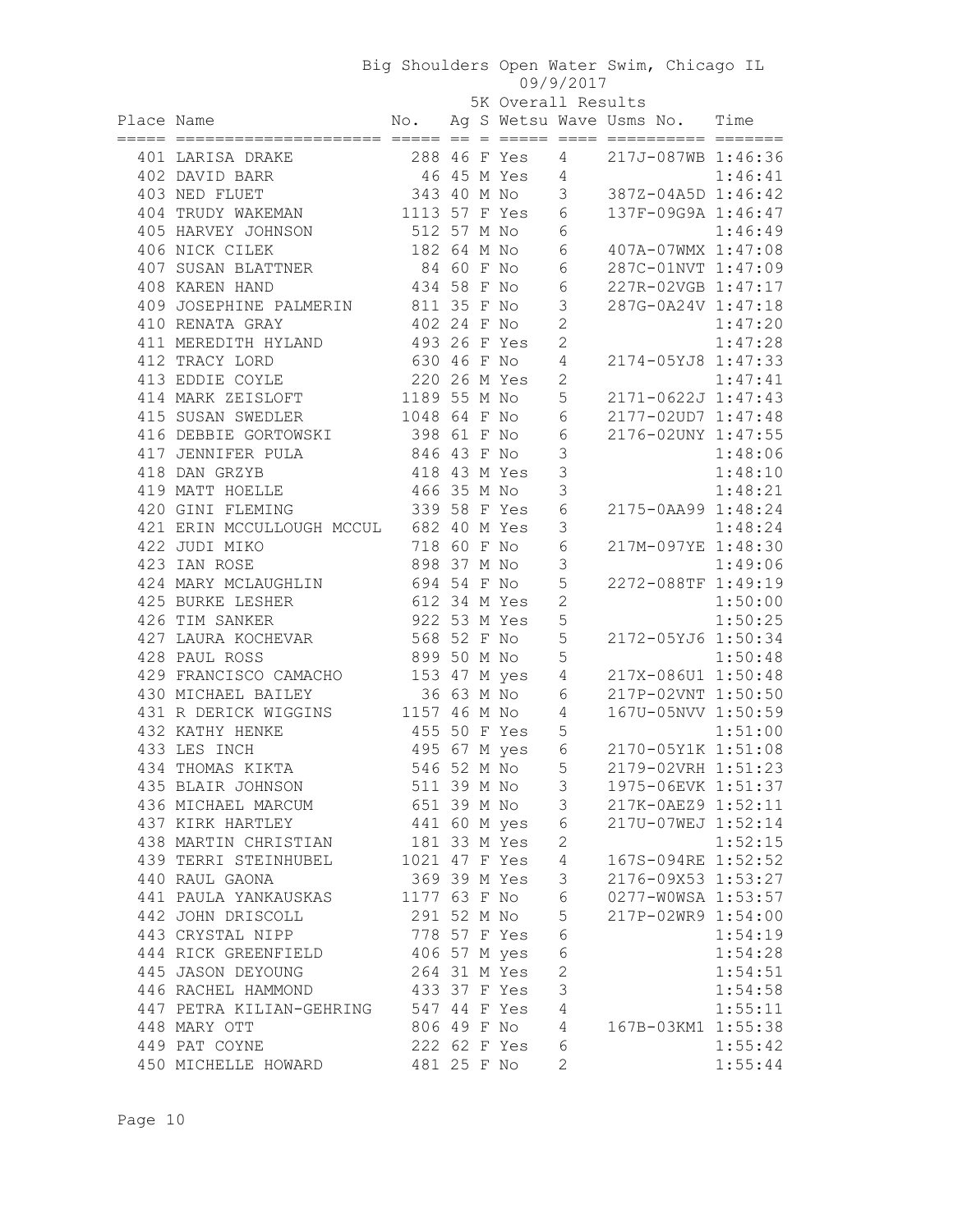|            |                                           |               |            |              | 5K Overall Results |                                                                     |         |  |  |
|------------|-------------------------------------------|---------------|------------|--------------|--------------------|---------------------------------------------------------------------|---------|--|--|
| Place Name | ===== ===================== ===== ==      | No.           |            |              |                    | Ag S Wetsu Wave Usms No. Time<br>$=$ ===== ==== =========== ======= |         |  |  |
|            |                                           | 421 33 F No   |            |              | $\mathbf{2}$       |                                                                     | 1:55:48 |  |  |
|            | 451 NINA GUTMANIS<br>452 DIANE CAMPBELL   | 154 56 F Yes  |            |              | 6                  |                                                                     | 1:55:56 |  |  |
|            | 453 AUDREY HARBISON                       | 437 54 F Yes  |            |              | 5                  | 167A-06CHT 1:56:01                                                  |         |  |  |
|            |                                           | 997 53 F No   |            |              | 5                  | 2173-0AMVG 1:56:03                                                  |         |  |  |
|            | 454 CHRIS SMITH                           | 1112 53 F No  |            |              | 5                  | 217T-087N0 1:56:06                                                  |         |  |  |
|            | 455 GRETCHEN WAHL<br>456 ANDREA GELLINGER | 380 32 F No   |            |              | $\mathbf{2}$       | 167W-06235 1:56:10                                                  |         |  |  |
|            |                                           |               |            |              |                    | 197Z-09UVE 1:56:18                                                  |         |  |  |
|            | 457 NOELLE MOEGGENBERG                    | 729 47 F Yes  |            |              | 4                  |                                                                     |         |  |  |
|            | 458 SUZANNE OLCZAK                        | 793 49 F yes  |            |              | 4                  | 3278-07AD5 1:56:34                                                  |         |  |  |
|            | 459 RON LASCHEVER                         | 596 40 M No   |            |              | 3                  | 2171-073BU 1:56:38                                                  |         |  |  |
|            | 460 TIMOTHY STRUDEMAN 1039 53 M No        |               |            |              | $\mathsf S$        | 217P-06PP3 1:56:49                                                  |         |  |  |
|            | 461 WENDY FRANKLIN                        | 354 47 F No   |            |              | 4                  | 307W-09NA6 1:57:11                                                  |         |  |  |
|            | 462 JERRILYNN BAYLESS                     | 58 55 F No    |            |              | $\mathsf S$        | 167M-05GJB 1:57:13                                                  |         |  |  |
|            | 463 JEFF WILSON                           | 1165 53 M Yes |            |              | $\mathsf S$        |                                                                     | 1:57:54 |  |  |
|            | 464 GARY GRUENISEN                        | 414 64 M Yes  |            |              | 6                  |                                                                     | 1:57:56 |  |  |
|            | 465 MICHAEL RUTKOWSKI                     | 914 50 M No   |            |              | 5                  | 2176-06UPK 1:58:27                                                  |         |  |  |
|            | 466 DAN COOK                              | 211 31 M No   |            |              | $\overline{c}$     |                                                                     | 1:58:36 |  |  |
|            | 467 BROOKE RIESTER                        | 877 38 F No   |            |              | 3                  | 1678-09U1W 1:58:46                                                  |         |  |  |
|            | 468 SOPHIA FOREE                          | 349 49 F No   |            |              | 4                  | 417P-084XM 1:59:20                                                  |         |  |  |
|            | 469 VERONICA SKITAL                       | 989 23 F yes  |            |              | $\mathbf 2$        |                                                                     | 1:59:29 |  |  |
|            | 470 DEREK FROMSON                         | 359 53 M Yes  |            |              | 5                  | 107C-04999 1:59:41                                                  |         |  |  |
|            | 471 JOHN IVAN                             | 498 55 M Yes  |            |              | 5                  |                                                                     | 1:59:55 |  |  |
|            | 472 NICOLE DEYOUNG                        | 265 31 F Yes  |            |              | $\overline{c}$     |                                                                     | 2:00:15 |  |  |
|            | 473 JOE DIEBER                            | 272 38 M Yes  |            |              | $\mathsf 3$        |                                                                     | 2:00:24 |  |  |
|            | 474 CAROLINE YASUDA                       | 1179 55 F Yes |            |              | 5                  |                                                                     | 2:00:25 |  |  |
|            | 475 BRIAN MENDIS                          | 706 63 M No   |            |              | $\epsilon$         |                                                                     | 2:00:25 |  |  |
|            | 476 DON FLEMING                           | 338 55 M Yes  |            |              | 5                  |                                                                     | 2:00:28 |  |  |
|            | 477 ALEXANDRA KONET                       | 572 34 F No   |            |              | $\mathbf{2}$       | 1771-09MXY 2:00:40                                                  |         |  |  |
|            | 478 ASHLEE EARL                           | 301 33 F Yes  |            |              | $\mathbf{2}$       | 217U-0AVTH 2:00:51                                                  |         |  |  |
|            | 479 ANNA BASS                             |               | 51 37 F No |              | 3                  | 257N-0ASRX 2:01:09                                                  |         |  |  |
|            | 480 STEVEN WILLIAMS 1163 63 M Yes         |               |            |              | 6                  | 217G-0AVS9 2:01:09                                                  |         |  |  |
|            | 481 ROBIN BLANK                           |               |            | 82 50 F Yes  | 5                  | 217A-0708N 2:01:12                                                  |         |  |  |
|            | 482 CATHERINE TULLER                      | 1080 41 F No  |            |              | 3                  |                                                                     | 2:01:17 |  |  |
|            | 483 MIGUEL ROJAS JR                       | 896 32 M No   |            |              | $\overline{c}$     |                                                                     | 2:01:27 |  |  |
|            | 484 NOAH SILVERSTEIN                      | 981 56 M No   |            |              | 6                  | 217G-05EF9 2:01:28                                                  |         |  |  |
|            | 485 LISA BLAZEVICH                        |               |            | 85 47 F Yes  | 4                  |                                                                     | 2:04:29 |  |  |
|            | 486 BRIT CREELMAN                         |               |            | 225 55 M Yes | 5                  | 2171-09R11 2:04:29                                                  |         |  |  |
|            | 487 ELIZABETH SHIMON                      |               |            | 973 39 F Yes | $\mathcal{S}$      |                                                                     | 2:05:03 |  |  |
|            | 488 SUSAN BOVA                            |               |            | 106 61 F Yes | 6                  | 217T-02WDX 2:05:54                                                  |         |  |  |
|            | 489 GREG BEAL                             |               |            | 60 56 M Yes  | $\sqrt{6}$         | 1677-0AVT1 2:06:02                                                  |         |  |  |
|            | 490 DAMON NEWMAN                          |               |            | 772 40 M Yes | $\mathsf 3$        |                                                                     | 2:06:15 |  |  |
|            | 491 JOHN FLYNN                            | 344 50 M No   |            |              | $\mathsf S$        | 197A-09PBN 2:06:52                                                  |         |  |  |
|            | 492 JOE DONNELLY                          | 282 61 M No   |            |              | $\epsilon$         |                                                                     | 2:07:37 |  |  |
|            | 493 CHRISTINA PUTMAN                      | 851 33 F Yes  |            |              | $\overline{c}$     |                                                                     | 2:08:24 |  |  |
|            | 494 BRIAN MASSATT                         | 663 58 M No   |            |              | $\sqrt{6}$         | 217R-0A2CZ 2:08:58                                                  |         |  |  |
|            | 495 CAMILO PARRA                          | 816 48 M No   |            |              | $\overline{4}$     | 257T-0899S 2:09:24                                                  |         |  |  |
|            | 496 TERRI FRIEL                           |               |            | 357 60 F Yes | 6                  | 217R-0A4TT 2:11:12                                                  |         |  |  |
|            | 497 GREGORY ARMAND                        |               |            | 26 54 M No   | 5                  | 2171-05XFK 2:11:54                                                  |         |  |  |
|            | 498 KATIE MUCHA                           | 743 31 F yes  |            |              | $\overline{c}$     |                                                                     | 2:13:41 |  |  |
|            | 499 CONNIE WELCH                          | 1139 64 F Yes |            |              | 6                  |                                                                     | 2:15:37 |  |  |
|            | 500 GOVINDA PAI                           |               |            | 809 42 M Yes | 3                  |                                                                     | 2:18:11 |  |  |
|            |                                           |               |            |              |                    |                                                                     |         |  |  |